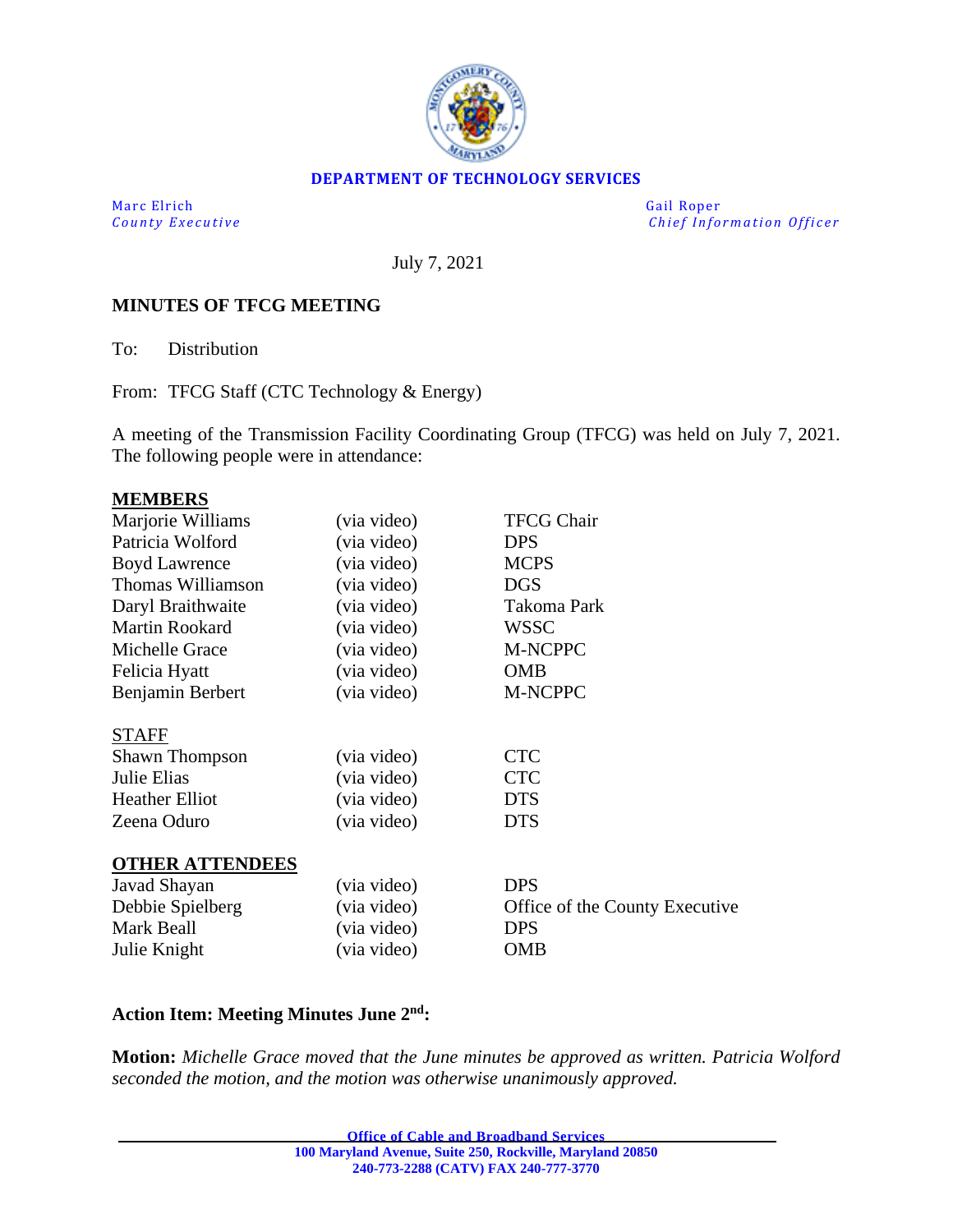Minutes of TFCG Meeting Held July 7, 2021 Page 2 of 18

### **Action Item: Consent Agenda Consent Agenda**

- *1. Application Number:* 2021031405 *Type:* Minor Modification *Received (date):* 3/23/2021
	- *Revised:* 3/26/2021 *Revised:* 4/29/2021 *Revised:* 5/21/2021 *Revised:* 6/11/2021

*Applicant:* Network Building and Consulting on behalf of Verizon Wireless *Site Name/Location:* Aspen Hill - Small cell 1*/* 13601 Connecticut Ave, Silver Spring *Zoning Standard:* NR-0.75 *Property Owner:* Aspen Hill Ventures, LLC *Description:* Project consists of removing (1) existing canister antenna from the existing 41' light pole and installing (1) new proposed antenna in its place, at a RAD center elevation of 40' above grade level for the reception of Verizon Wireless telecommunications. (1) existing remote radio head located in cabinet will be removed and replaced with (2) new proposed radio heads inside existing cabinet. *Tower Coordinator Recommendation:* Recommended. Recommendation is subject to compliance with all applicable laws.

[https://montgomerycountytfcg.s3.amazonaws.com/Applications/MC2021031405+Applic](https://montgomerycountytfcg.s3.amazonaws.com/Applications/MC2021031405+Application.pdf) [ation.pdf](https://montgomerycountytfcg.s3.amazonaws.com/Applications/MC2021031405+Application.pdf)

*2. Application Number:* 2021031406 *Type:* Minor Modification *Received (date):* 3/24/2021

*Revised:* 4/9/2021 *Revised:* 5/13/2021 *Revised:* 5/26/2021 *Revised:* 6/11/2021

*Applicant:* Advantage Engineers on behalf of Sprint/Nextel *Site Name/Location:* Century 21 Building*/* 20010 Century Blvd, Germantown *Zoning Standard:* CR-2.0 *Property Owner:* Rickman Century LLC *Description:* Remove (12) & add (9) antennas (3 AIR 32, 3 AIR 6449, & 3 APXVAALL24 antennas), add (6) RRUs (3 4449 B71+B85 & 3 4415 B25 RRU), add equipment cabinet (6230 Battery & Power Rack), and other associated equipment *Tower Coordinator Recommendation:* Recommended. Recommendation subject to compliance with all applicable laws. [https://montgomerycountytfcg.s3.amazonaws.com/Applications/MC2021031406+Applic](https://montgomerycountytfcg.s3.amazonaws.com/Applications/MC2021031406+Application.pdf) [ation.pdf](https://montgomerycountytfcg.s3.amazonaws.com/Applications/MC2021031406+Application.pdf)

*3. Application Number:* 2021031408 *Type:* Minor Modification *Received (date):* 3/31/2021

*Revised:* 5/5/2021 *Revised:* 6/8/2021 *Revised:* 6/17/2021

*Applicant:* Centerline Communications on behalf of T-Mobile *Site Name/Location:* Democracy Center*/* 6903 Rockledge, Bethesda *Zoning Standard:* CR-1.5 *Property Owner:* Democracy Associates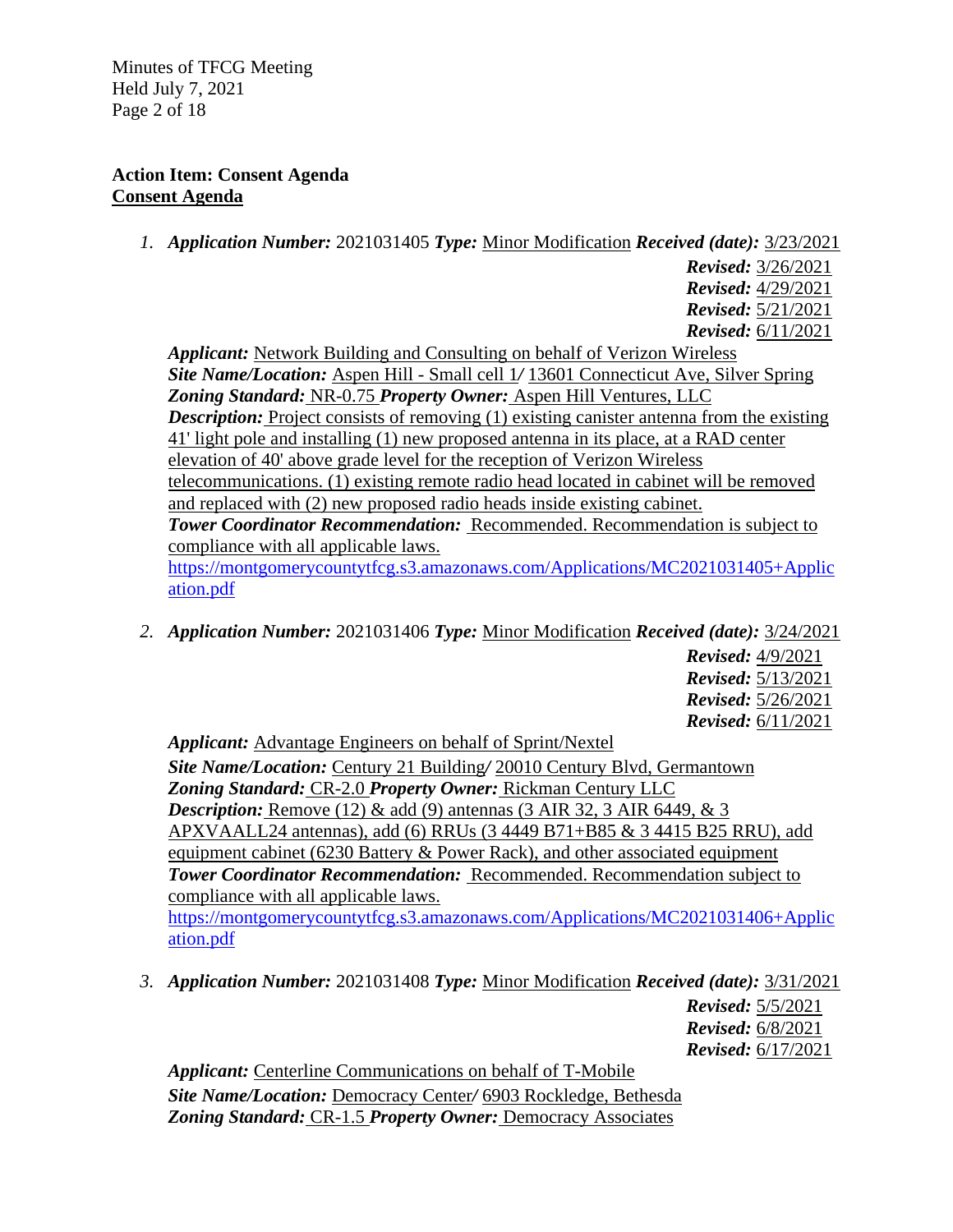*Description:* Remove (4) existing antennas and install (8) new antennas. Remove (8) existing RRU and install (8) RRU. Install (2) new cabinets, cabinet and battery. Install (4) new 6x12 hybrid cables. Remove all unused cables and equipment.

*Tower Coordinator Recommendation:* Recommended. Recommendation is subject to compliance with all applicable laws.

[https://montgomerycountytfcg.s3.amazonaws.com/Applications/MC2021031408+Applic](https://montgomerycountytfcg.s3.amazonaws.com/Applications/MC2021031408+Application.pdf) [ation.pdf](https://montgomerycountytfcg.s3.amazonaws.com/Applications/MC2021031408+Application.pdf)

*4. Application Number:* 2021041414 *Type:* Minor Modification *Received (date):* 4/5/2021

*Revised:* 5/10/2021 *Revised:* 6/2/2021 *Revised:* 6/10/2021

*Applicant:* NB+C on behalf of Sprint/Nextel

*Site Name/Location:* Ramada Silver Spring*/* 7990 Georgia Ave, Silver Spring *Zoning Standard:* CR-3.0 *Property Owner:* ELSS LLC

*Description:* Sprint proposes removing (6) antennas, (12) RRHs, (1) cabinet, and installing (9) antennas, (6) RRHs, and (2) cabinets at the existing telecommunications facility.

*Tower Coordinator Recommendation:* Recommended. Recommendation is subject to compliance with all applicable laws.

[https://montgomerycountytfcg.s3.amazonaws.com/Applications/MC2021041414+Applic](https://montgomerycountytfcg.s3.amazonaws.com/Applications/MC2021041414+Application.pdf) [ation.pdf](https://montgomerycountytfcg.s3.amazonaws.com/Applications/MC2021041414+Application.pdf)

*5. Application Number:* 2021041415 *Type:* Minor Modification *Received (date):* 4/6/2021 *Revised:* 6/18/2021

*Revised:* 6/23/2021

*Applicant:* Centerline Communications on behalf of T-Mobile *Site Name/Location:* St. Patrick's Church*/* 4101 Norbeck Rd, Rockville *Zoning Standard:* RE-1 *Property Owner:* St. Patrick's Church **Description:** T-Mobile is removing Sprint/Clearwire's (3) existing antennas and (3) existing RRHs, and removing T-Mobile's (3) existing RRHs. They are adding T-Mobile's (3) new antennas and (3) new RRHs on the existing building structure. *Tower Coordinator Recommendation:* Recommended. Recommendation is subject to compliance with all applicable laws.

[https://montgomerycountytfcg.s3.amazonaws.com/Applications/MC2021041415+Applic](https://montgomerycountytfcg.s3.amazonaws.com/Applications/MC2021041415+Application.pdf) [ation.pdf](https://montgomerycountytfcg.s3.amazonaws.com/Applications/MC2021041415+Application.pdf)

*6. Application Number:* 2021041416 *Type:* Minor Modification *Received (date):* 4/6/2021

*Revised:* 5/10/2021 *Revised:* 6/4/2021 *Revised:* 6/11/2021

*Applicant:* Smartlink LLC on behalf of AT&T Wireless *Full Corporate Name of the Facility Owner:* New Cingular Wireless PCS, LLC *Site Name/Location:* Bethesda VFD 26*/* 6700 Democracy Blvd, Bethesda *Zoning Standard:* R-90 *Property Owner:* Bethesda Vol. Fire Dept.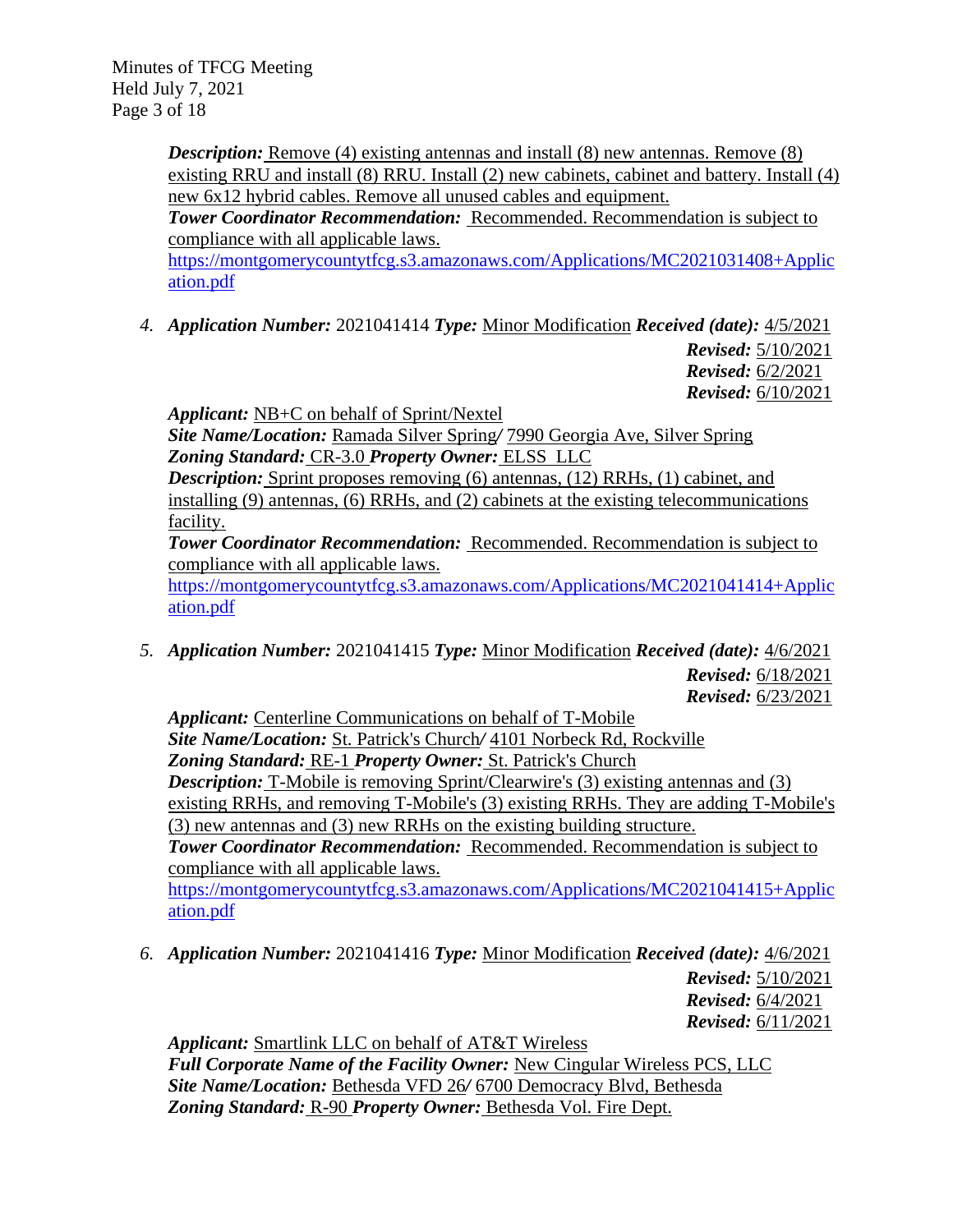*Description:* AT&T proposes to REMOVE (3) antennas and (6) RRHs, RELOCATE (3) existing antennas and (9) existing RRHs and INSTALL (3) new antennas and (6) new RRHs.

*Tower Coordinator Recommendation:* Recommended. Recommendation subject to compliance with all applicable laws.

[https://montgomerycountytfcg.s3.amazonaws.com/Applications/MC2021041416+Applic](https://montgomerycountytfcg.s3.amazonaws.com/Applications/MC2021041416+Application.pdf) [ation.pdf](https://montgomerycountytfcg.s3.amazonaws.com/Applications/MC2021041416+Application.pdf)

*7. Application Number:* 2021041417 *Type:* Minor Modification *Received (date):* 4/9/2021

*Revised:* 5/26/2021 *Revised:* 6/29/2021

*Applicant:* Network Building + Consulting on behalf of T-Mobile *Site Name/Location:* Pepco 637-S*/* 12900 Piney Meetinghouse Rd, Potomac *Zoning Standard:* RE-2 *Property Owner:* PEPCO

*Description:* Project involves removing six (6) existing panel antennas, two (2) from each sector and installing nine (9) proposed panel antennas ((3) AIR32 B66A\_B2, (3) AIR 6449 B41, (3) APXVALL24\_43-UNA20)) - three (3) at each sector. This project also involves removing nine (9) existing tower mounted amplifiers (TMA), three (3) from each sector and installing six (6) remote radio heads (RRH) ((3) 4449 b71+b85, (3) 4415  $b(25)$ ) - two (2) at each sector. Remove six (6) unused coax and install six (6) proposed hybrid cables to following existing coax routing. Removing one (1) existing RBS 2106 equipment cabinet and installing one (1) enclosure 6160 equipment cabinet and one (1) B160 equipment cabinet on wooden platform. (3) existing RRHs (ground mounted) to be removed.

*Tower Coordinator Recommendation:* Recommended. Recommendation is subject to compliance with all applicable laws.

[https://montgomerycountytfcg.s3.amazonaws.com/Applications/MC2021041417+Applic](https://montgomerycountytfcg.s3.amazonaws.com/Applications/MC2021041417+Application.pdf) [ation.pdf](https://montgomerycountytfcg.s3.amazonaws.com/Applications/MC2021041417+Application.pdf)

*8. Application Number:* 2021051453 *Type:* Minor Modification *Received (date):* 5/10/2021 *Revised:* 5/26/2021

*Applicant:* NB+C on behalf of T-Mobile

*Site Name/Location:* Fire Station 31*/* 12100 Darnestown Rd, Gaithersburg *Zoning Standard:* R-200 *Property Owner:* Montgomery County

*Description:* T-Mobile proposes to remove and replace (3) antennas, install (3) radios, install (2) cabinets, and (1) ice bridge extension at the existing telecommunications facility.

*Tower Coordinator Recommendation:* Recommended. Recommendation is subject to compliance with all applicable laws.

[https://montgomerycountytfcg.s3.amazonaws.com/Applications/MC2021051453+Applic](https://montgomerycountytfcg.s3.amazonaws.com/Applications/MC2021051453+Application.pdf) [ation.pdf](https://montgomerycountytfcg.s3.amazonaws.com/Applications/MC2021051453+Application.pdf)

*9. Application Number:* 2021051456 *Type:* Minor Modification *Received (date):* 5/19/2021

*Revised:* 5/28/2021 *Revised:* 6/28/2021

*Applicant:* NB+C on behalf of T-Mobile *Site Name/Location:* Pepco 23-N*/* 19997 Beallsville Rd (Rt 109), Beallsville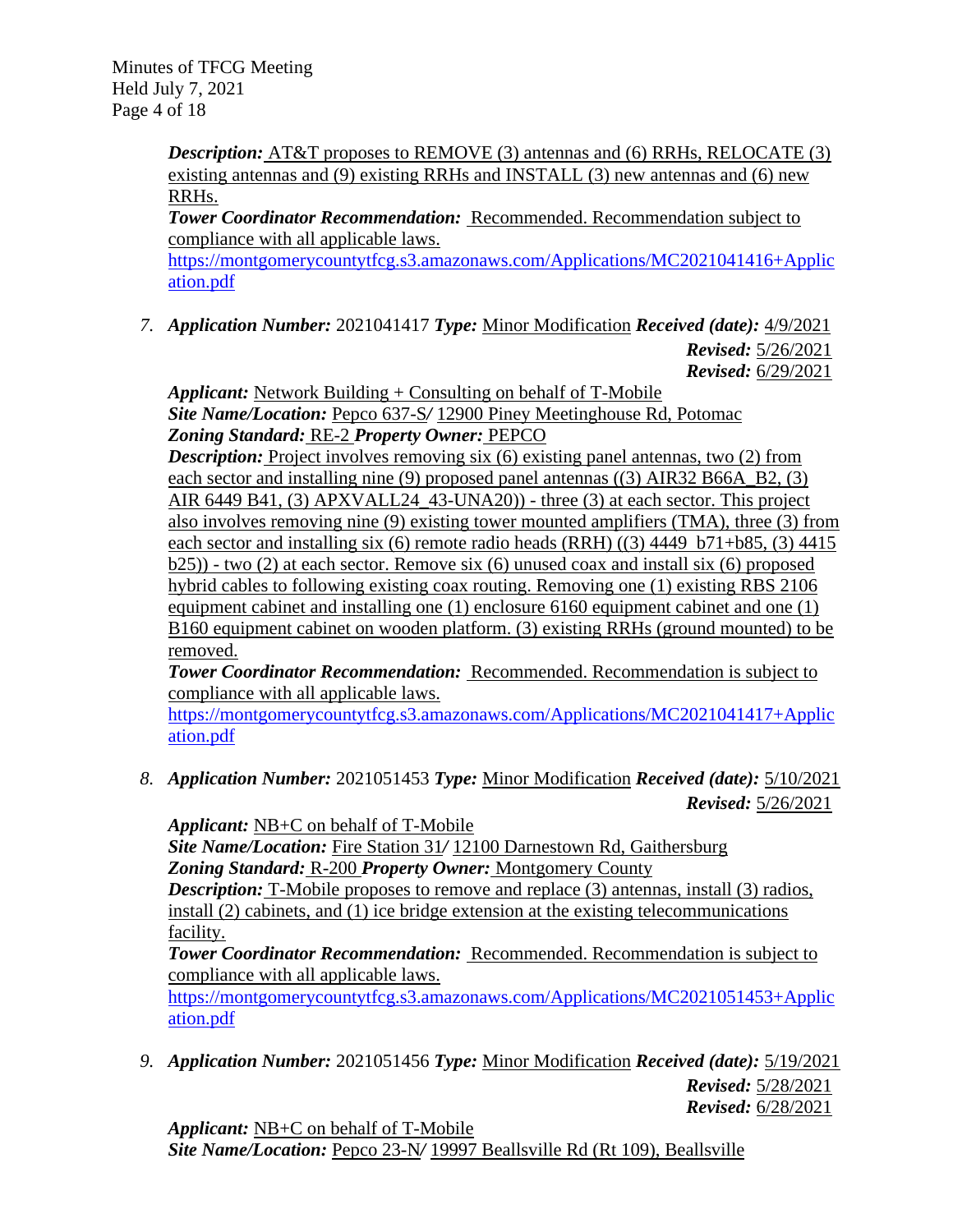Minutes of TFCG Meeting Held July 7, 2021 Page 5 of 18

*Zoning Standard:* R-200 *Property Owner:* Pepco

**Description:** T-Mobile proposes to remove and replace (3) sector frames, relocate (3) antennas, remove and replace (3) antennas, remove (6) TMAs and install (3) TMAs, and install (3) RRUs at the existing telecommunications facility.

*Tower Coordinator Recommendation:* Recommended. Recommendation is subject to compliance with all applicable laws.

[https://montgomerycountytfcg.s3.amazonaws.com/Applications/MC2021051456+Applic](https://montgomerycountytfcg.s3.amazonaws.com/Applications/MC2021051456+Application.pdf) [ation.pdf](https://montgomerycountytfcg.s3.amazonaws.com/Applications/MC2021051456+Application.pdf)

*10. Application Number:* 2021051457 *Type:* Minor Modification *Received (date):* 6/1/2021 *Revised:* 6/18/2021

*Applicant:* NB+C on behalf of T-Mobile

*Site Name/Location:* Pepco 163-N*/* 1301 Ashton Rd, Ashton *Zoning Standard:* RC *Property Owner:* Pepco

*Description:* T-Mobile proposes to remove and replace (3) antennas, remove and replace (3) TMAs, remove (3) ground mounted RRUs, and install (3) RRHs at the existing telecommunications facility.

*Tower Coordinator Recommendation:* Recommended. Recommendation is subject to compliance with all applicable laws.

[https://montgomerycountytfcg.s3.amazonaws.com/Applications/MC2021051457+Applic](https://montgomerycountytfcg.s3.amazonaws.com/Applications/MC2021051457+Application.pdf) [ation.pdf](https://montgomerycountytfcg.s3.amazonaws.com/Applications/MC2021051457+Application.pdf)

*11. Application Number:* 2021051459 *Type:* Minor Modification *Received (date):* 5/11/2021 *Revised:* 6/2/2021

*Applicant:* SBA on behalf of T-Mobile

*Site Name/Location:* Carver Tower*/* 2647 University Blvd West, Silver Spring *Zoning Standard:* CR-5.0 *Property Owner:* Bajwa Property Management LLC *Description:* Install 25 kW emergency generator with automatic transfer switch in existing equipment compound.

*Tower Coordinator Recommendation:* Recommended. Recommendation is subject to compliance with all applicable laws.

[https://montgomerycountytfcg.s3.amazonaws.com/Applications/MC2021051459+Applic](https://montgomerycountytfcg.s3.amazonaws.com/Applications/MC2021051459+Application.pdf) [ation.pdf](https://montgomerycountytfcg.s3.amazonaws.com/Applications/MC2021051459+Application.pdf)

*12. Application Number:* 2021051462 *Type:* Minor Modification *Received (date):* 5/13/2021

*Revised:* 6/28/2021 *Revised:* 6/29/2021

*Applicant:* Advantage Engineers on behalf of T-Mobile

*Site Name/Location:* Pepco 611-N*/* 13139-T Colton Lane, Gaithersburg *Zoning Standard:* RE-1 *Property Owner:* Pepco

*Description:* Remove (3) & add (3) antennas, remove (1) equipment cabinet, remove (3) and add (3) RRHs, and other associated equipment.

*Tower Coordinator Recommendation:* Recommended. Recommendation is subject to compliance with all applicable laws.

[https://montgomerycountytfcg.s3.amazonaws.com/Applications/MC2021051462+Applic](https://montgomerycountytfcg.s3.amazonaws.com/Applications/MC2021051462+Application.pdf) [ation.pdf](https://montgomerycountytfcg.s3.amazonaws.com/Applications/MC2021051462+Application.pdf)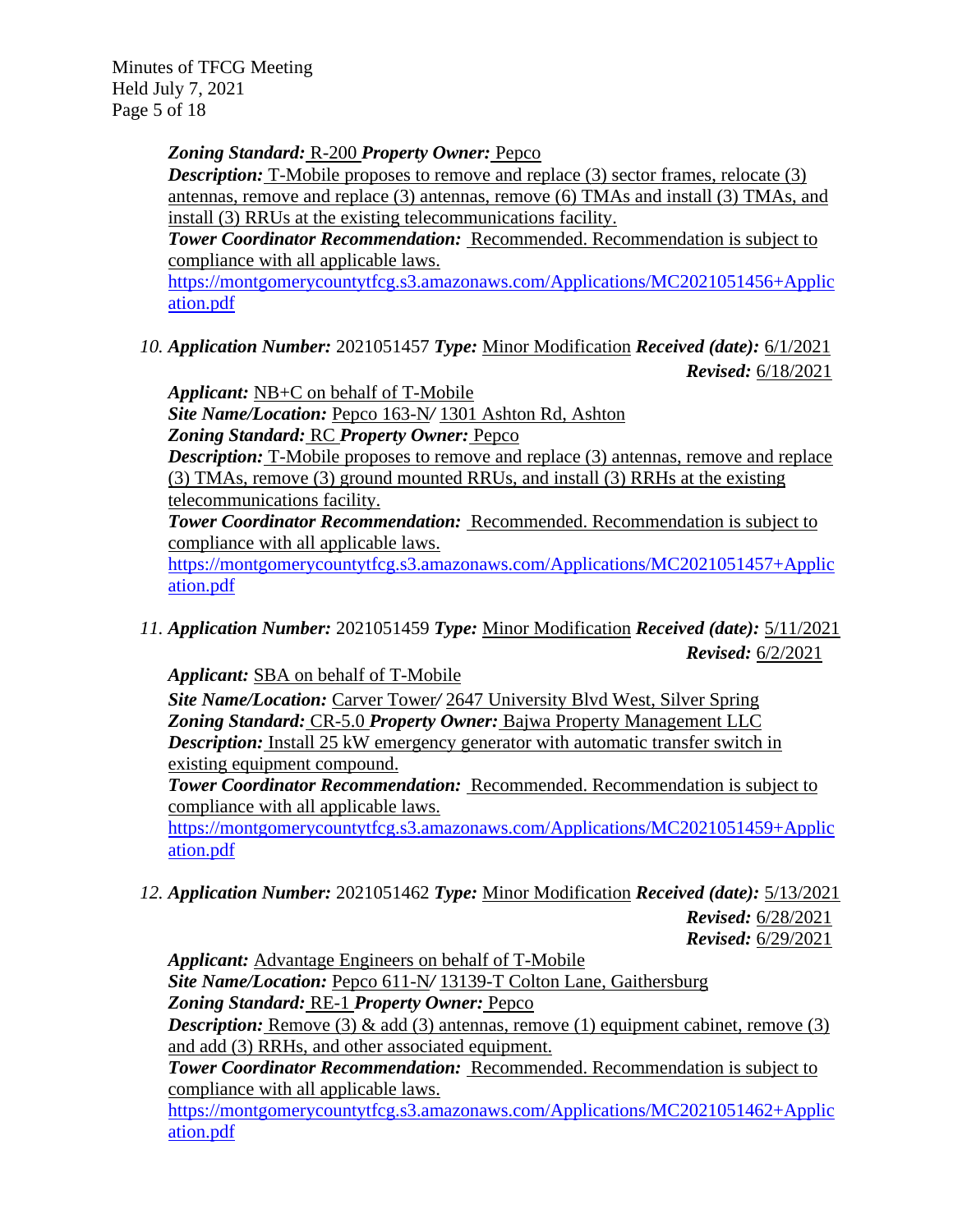Minutes of TFCG Meeting Held July 7, 2021 Page 6 of 18

## *13. Application Number:* 2021051463 *Type:* Minor Modification *Received (date):* 5/17/2021 *Revised:* 6/24/2021 *Revised:* 6/29/2021

*Applicant:* NB+C on behalf of T-Mobile

*Site Name/Location:* Seneca Ayr Farm*/* 13100 Old Baltimore Road West, Boyds *Zoning Standard:* IL-1.0 *Property Owner:* Linthicum Properties Management LLC *Description:* Removing 6 antennas, installing 9 antennas. Removing 6 RRUs, installing 6 RRHs. Replacing mount. Installing 2 cabinets.

*Tower Coordinator Recommendation:* Recommended. Recommendation is subject to compliance with all applicable laws.

[https://montgomerycountytfcg.s3.amazonaws.com/Applications/MC2021051463+Applic](https://montgomerycountytfcg.s3.amazonaws.com/Applications/MC2021051463+Application.pdf) [ation.pdf](https://montgomerycountytfcg.s3.amazonaws.com/Applications/MC2021051463+Application.pdf)

*14. Application Number:* 2021061469 *Type:* Minor Modification *Received (date):* 6/11/2021 *Revised:* 6/22/2021

*Applicant:* Site Link Wireless on behalf of T-Mobile *Site Name/Location:* Grosvenor House Apts*/* 10101 Grosvenor Pl, Rockville

*Zoning Standard:* R-10 *Property Owner:* Grosvenor Park

*Description:* This is an existing rooftop site with a height of 177' and a penthouse height of 193'-6". T-Mobile proposes to modify their existing installation by removing and replacing (3) antennas and relocating two sectors on the roof to new mounts. The proposed new antennas will be (3) Ericsson AIR 6449 B41 at the 195'-11" RAD. The proposed RADs at each sector are 195'-11", 196'-11" and 198'-6". They will also remove (3) RRU's and install (3) 4424 B25 RRU's. And they will remove (1) and install (2) cabinets.

*Tower Coordinator Recommendation:* Recommended. Recommendation is subject to compliance with all applicable laws.

[https://montgomerycountytfcg.s3.amazonaws.com/Applications/MC2021061469+Applic](https://montgomerycountytfcg.s3.amazonaws.com/Applications/MC2021061469+Application.pdf) [ation.pdf](https://montgomerycountytfcg.s3.amazonaws.com/Applications/MC2021061469+Application.pdf)

*15. Application Number:* 2021061473 *Type:* Minor Modification *Received (date):* 6/3/2021 *Revised:* 6/24/2021

*Revised:* 6/29/2021

*Applicant:* NB+C on behalf of T-Mobile

*Site Name/Location:* Sherwood High School*/* 300 Olney-Sandy Spring Road, Sandy Spring

*Zoning Standard:* RNC *Property Owner:* Board of Education

*Description:* Removing 6 antennas, Installing 9 antennas. Removing 12 RRUs. Install 6 RRUs. Remove and replace antenna platform. Installing 2 ground cabinets.

*Tower Coordinator Recommendation:* Recommended on condition the applicant provides written approval from MCPS Staff of the attachments at the time of permitting. Recommendation is subject to compliance with all applicable laws.

[https://montgomerycountytfcg.s3.amazonaws.com/Applications/MC2021061473+Applic](https://montgomerycountytfcg.s3.amazonaws.com/Applications/MC2021061473+Application.pdf) [ation.pdf](https://montgomerycountytfcg.s3.amazonaws.com/Applications/MC2021061473+Application.pdf)

*16. Application Number:* 2021061477 *Type:* Minor Modification *Received (date):* 6/10/2021 *Revised:* 6/23/2021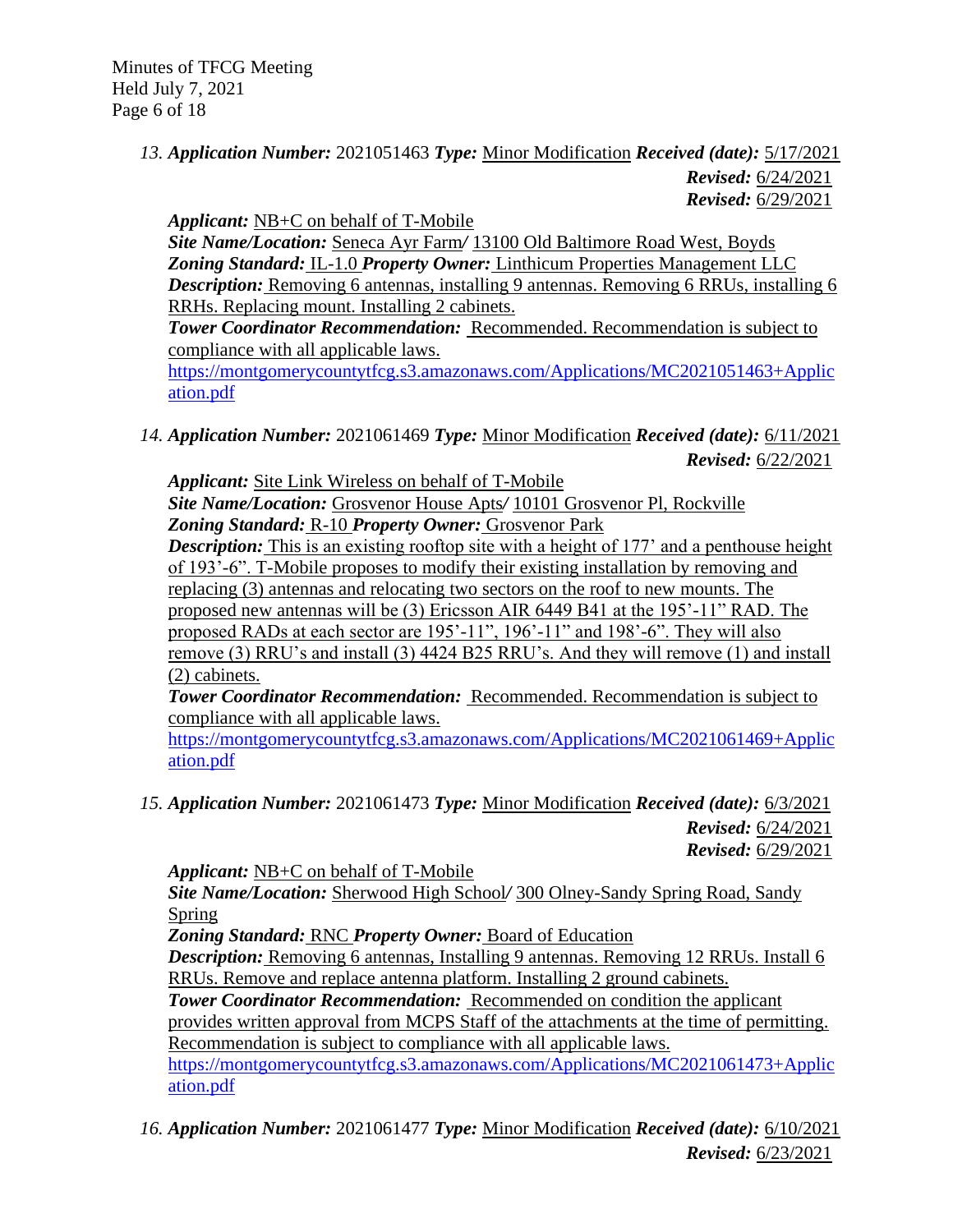Minutes of TFCG Meeting Held July 7, 2021 Page 7 of 18

> *Applicant:* NB+C on behalf of T-Mobile *Site Name/Location:* Damascus VFD 13 Activity Ctr*/* 10211 Lewis Dr, Damascus *Zoning Standard:* RE-2C *Property Owner:* Damascus VFD *Description:* Removing 3 antennas-Installing 3 antennas. Removing 3 TMAs-Installing 3 RRH. Installing ground cabinet. *Tower Coordinator Recommendation:* Recommended. Recommendation is subject to compliance with all applicable laws.

> [https://montgomerycountytfcg.s3.amazonaws.com/Applications/MC2021061477+Applic](https://montgomerycountytfcg.s3.amazonaws.com/Applications/MC2021061477+Application.pdf) [ation.pdf](https://montgomerycountytfcg.s3.amazonaws.com/Applications/MC2021061477+Application.pdf)

*17. Application Number:* 2021061483 *Type:* Minor Modification *Received (date):* 6/18/2021 *Revised:* 6/24/2021

*Applicant:* Smartlink Group on behalf of T-Mobile *Site Name/Location:* Springbrook High School*/* 201 Valley Brook Drive, Silver Spring *Zoning Standard:* R-200 *Property Owner:* Board of Education *Description:* T-Mobile proposes to install (1) 10'-0" x 4'-0" concrete pad; install (1) 220 gallon diesel generator with subbase fuel tank; install (1) automatic transfer switch; install (1) H-Frame with new camlock at an existing telecommunications facility *Tower Coordinator Recommendation:* Recommended on the condition that the lease amendment for the expanded ground space is completed, and the applicant provide written approval from MCPS staff at the time of permitting. Recommendation is subject to compliance with all applicable laws. [https://montgomerycountytfcg.s3.amazonaws.com/Applications/MC2021061483+Applic](https://montgomerycountytfcg.s3.amazonaws.com/Applications/MC2021061483+Application.pdf) [ation.pdf](https://montgomerycountytfcg.s3.amazonaws.com/Applications/MC2021061483+Application.pdf)

*18. Application Number:* 2021061482 *Type:* Minor Modification *Received (date):* 6/16/2021 *Revised:* 6/29/2021 *Revised:* 6/30/2021

*Applicant:* Site Link Wireless on behalf of T-Mobile

*Site Name/Location:* Wayne Manchester Towers*/* 75 Wayne Ave East, Silver Spring *Zoning Standard:* R-10 *Property Owner:* Wayne Manchester Limited Partnership *Description:* This is an existing rooftop site with a height of 78'-10". T-Mobile proposes to modify their existing installation by installing (4) antennas and (4) RRU's. The proposed new antennas will be (4) Ericsson AIR 6449 B41 (33.1"x20.6"x8.6") installed on the penthouse at the 95'-1" RAD. They will install (4) 4415 B25 RRU's. And they will install a new equipment platform with (2) new cabinets and (1) existing relocated cabinet.

*Tower Coordinator Recommendation:* Recommended. Recommendation is subject to compliance with all applicable laws.

[https://montgomerycountytfcg.s3.amazonaws.com/Applications/MC2021061482+Applic](https://montgomerycountytfcg.s3.amazonaws.com/Applications/MC2021061482+Application.pdf) [ation.pdf](https://montgomerycountytfcg.s3.amazonaws.com/Applications/MC2021061482+Application.pdf)

Boyd Lawrence noted that for agenda item #17, the BOE were in talks for a lease amendment to expand the ground space as indicated for this site. He requested the recommendation for this application be amended to be on the condition of the completion of the lease amendment.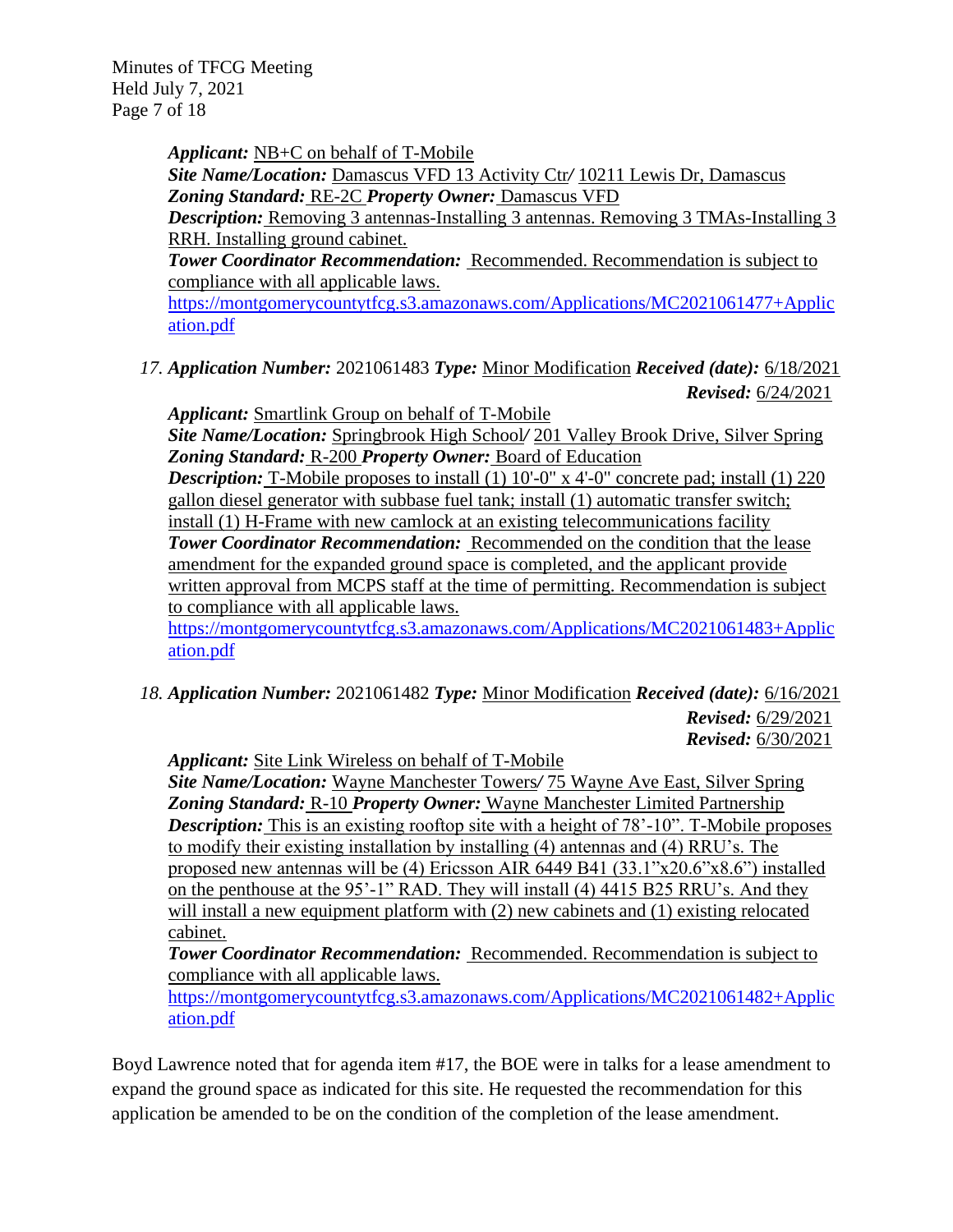Minutes of TFCG Meeting Held July 7, 2021 Page 8 of 18

Motion made by Patricia Wolford to recommend all items on the consent agenda as written except for #17, and to recommend item #17 with the requested conditions. Martin Rookard seconded the motion, and it was unanimously passed.

# **Regular Agenda**

*1. Application Number:* 2021021391 *Type:* New *Received (date):* 2/12/2021

*Revised:* 4/21/2021 *Revised:* 6/1/2021 *Revised:* 6/9/2021

*Applicant:* SBA Communications Corp on behalf of T-Mobile *Site Name/Location:* Tilden MS 2*/* 11211 Old Georgetown Rd, Rockville *Zoning Standard:* R-90 *Property Owner:* Board of Education *Description:* SBA will install a 75' monopole within a temporary 40'x40' fenced compound. Two RAD centers (70' and 60') will be utilized to accommodate T-Mobile and Sprint's antennas. Six (6) total antennas will be relocated from the existing pole. Three (3) RR90-17-02VDPL2 antennas and three (3) Andrew TMBXX-6516-R2M will be utilized. Additionally, (3) new RRHs will be added to the temporary structure. **Tower Coordinator Recommendation: Recommendation conditioned on DPS** determination that this structure is permitted as a Limited Use and the duration permitted as a temporary structure. Also recommended on the condition the applicant provides written approval from MCPS staff at the time of permitting. Recommendation is subject to compliance with all applicable laws.

[https://montgomerycountytfcg.s3.amazonaws.com/Applications/MC2021021391+Applic](https://montgomerycountytfcg.s3.amazonaws.com/Applications/MC2021021391+Application+and+Report.pdf) [ation+and+Report.pdf](https://montgomerycountytfcg.s3.amazonaws.com/Applications/MC2021021391+Application+and+Report.pdf)

Shawn Thompson summarized the application to build a new temporary monopole on the former Tilden Middle School, and soon to be Charles Woodward High School site. The monopole will last until the school renovations are complete. Boyd Lawrence noted that SBA was in talks with MCPS and T-Mobile to possibly proceed with a permanent monopole site here instead of this temporary one. However, they were still in conversation and intended to proceed with the temporary solution at this time.

Debbie Spielberg asked why there is a distinction between T-Mobile and Sprint antennas now that they have merged. Marjorie Williams noted that Sprint has been acting as a subsidiary of T-Mobile, and T-Mobile has been in the process of integrating all of Sprint under their umbrella. Shawn Thompson noted that an Annual Plan for all carriers was due to the county August 1, and that getting a better articulated sense of their expected process for consolidation might come from that submission.

Michelle Grace made a motion to recommend the application. Patricia Wolford seconded the motion. Boyd Lawrence abstained, and the motion was otherwise unanimously passed.

*2. Application Number:* 2021041411 *Type:* Colocation *Received (date):* 4/14/2021 *Revised:* 5/11/2021 *Revised:* 6/10/2021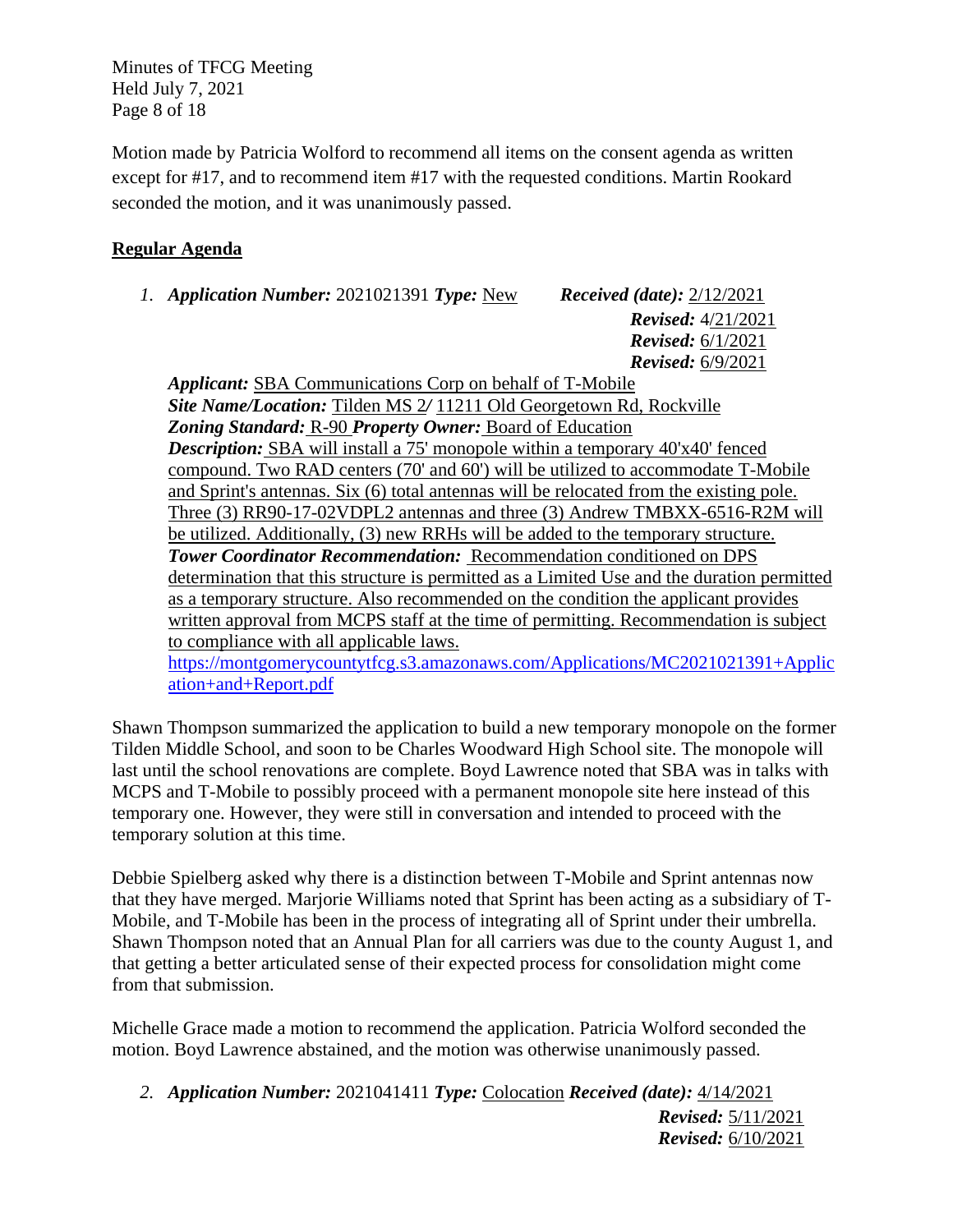*Revised:* 6/16/2021

*Applicant:* Jacobs Telecommunications on behalf of Dish Wireless *Site Name/Location:* Derwood Monopole*/* 15948 Derwood Rd, Derwood *Zoning Standard:* IM-2.5 H-50 *Property Owner:* CSX Corporation, Inc **Description:** Tower: Install (3) Panel Antennas (1 per sector). Install (1) Antenna Mount. Install (6) Remote Radio Units. Install (1) Hybrid Cable. Ground: Install (1) Metal Platform. Install (1) Ice Bridge. Install associated cabinets on proposed Platform. **Tower Coordinator Recommendation:** Recommended. Recommendation subject to compliance with all applicable laws. [https://montgomerycountytfcg.s3.amazonaws.com/Applications/MC2021041411+Applic](https://montgomerycountytfcg.s3.amazonaws.com/Applications/MC2021041411+Application+and+Report.pdf) [ation+and+Report.pdf](https://montgomerycountytfcg.s3.amazonaws.com/Applications/MC2021041411+Application+and+Report.pdf)

Shawn Thompson summarized the application for Dish Wireless to colocate on an existing wireless support structure. Shawn Thompson noted that one of the conditions of the T-Mobile/Sprint merger was to spin off the Dish Wireless business. Dish has started submitting applications for wireless facilities around the country especially in areas with higher density as they are required to cover a certain percent of people in the country. This is one of those applications.

Boyd Lawrence made a motion to recommend the application. Thom Williamson seconded the motion, and it passed unanimously.

Strand Mounted Applications:

*3. Application Number:* 2021041418 *Type:* Colocation *Received (date):* 4/9/2021

*Revised:* 5/25/2021 *Revised:* 6/1/2021 *Revised:* 6/11/2021

*Applicant:* Crown Castle Fiber LLC on behalf of T-Mobile *Site Name/Location:* PEPCO 795422-650530*/* 523 Thayer Ave, Silver Spring *Zoning Standard:* R-10 *Property Owner:* Montgomery County *Description:* Proposed installation of strand node MNG-158m1 on existing PEPCO pole 795422-650530. Strand Node Equipment to be installed: -Strand Cable -Ericsson 6523 semi-integrated panel antenna -Ericsson Diplex Filter B2+B66/B30 (4-2) Diplexer (2) -Ericsson 4402 Radio (2) -Bracket Mount -Splice Box -Converter unit (Alpha Model #LPR48-IP68) -Disconnect Switch (Alpha Model EP0/D-2-PR) *Tower Coordinator Recommendation:* Recommended. Recommendation is subject to compliance with all applicable laws. [https://montgomerycountytfcg.s3.amazonaws.com/Applications/MC2021041418+Applic](https://montgomerycountytfcg.s3.amazonaws.com/Applications/MC2021041418+Application+and+Report.pdf) [ation+and+Report.pdf](https://montgomerycountytfcg.s3.amazonaws.com/Applications/MC2021041418+Application+and+Report.pdf)

*4. Application Number:* 2021041422 *Type:* Colocation *Received (date):* 4/12/2021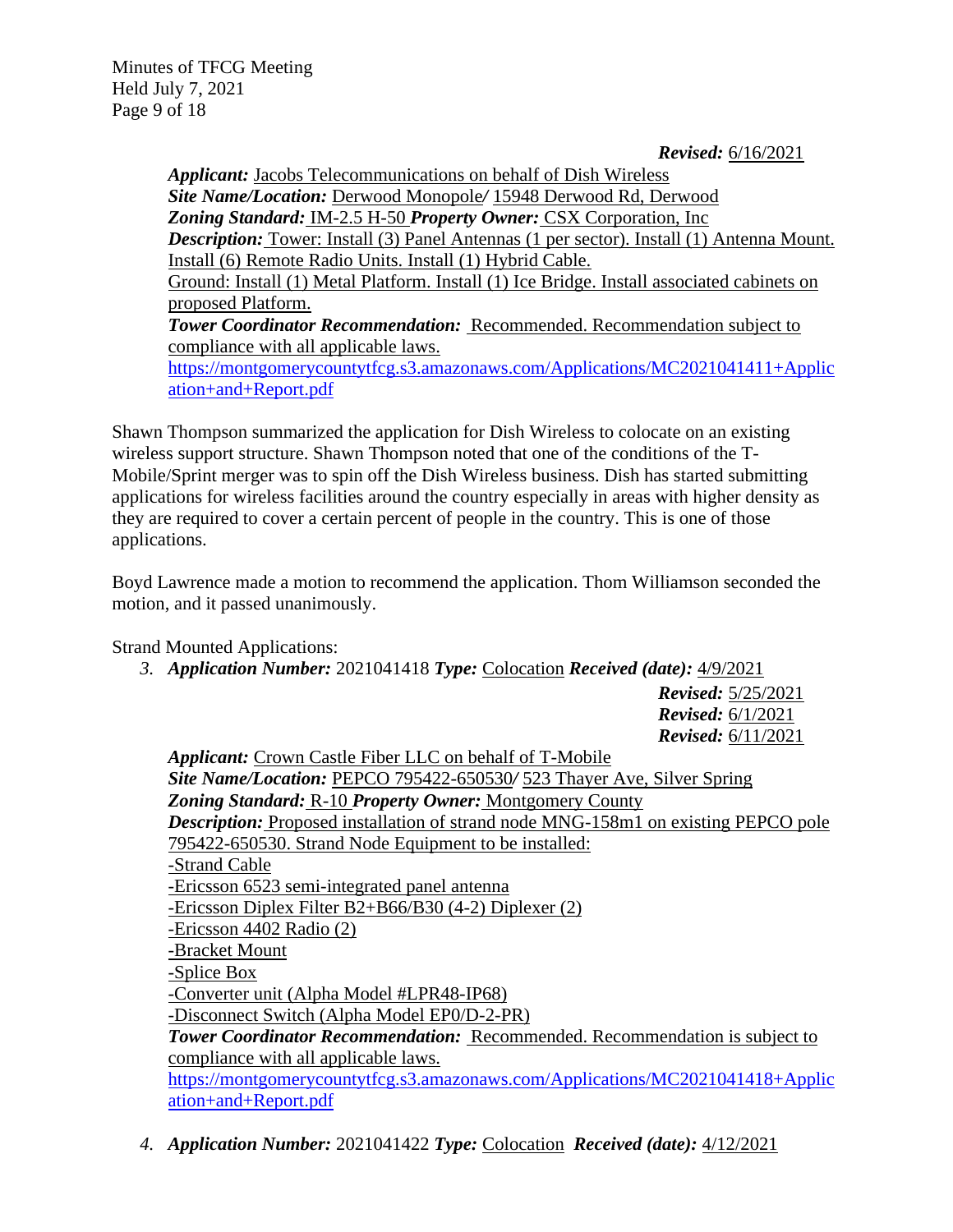*Revised:* 4/28/21 *Revised:* 5/24/21 *Revised:* 6/14/21

*Applicant:* Crown Castle Fiber LLC on behalf of T-Mobile *Site Name/Location:* PEPCO 785422-6316*/* 8330 Grubb Rd, Silver Spring *Zoning Standard:* R-60 *Property Owner:* Montgomery County **Description:** Proposed installation of strand node MNG-444 on existing PEPCO pole 785422-6316. Strand Node Equipment to be installed: -Strand Cable -Ericsson 6523 semi-integrated panel antenna -Ericsson Diplex Filter B2+B66/B30 (4-2) Diplexer (2) -Ericsson 4402 Radio (2) -Bracket Mount -Splice Box -Converter unit (Alpha Model #LPR48-IP68) -Disconnect Switch (Alpha Model EP0/D-2-PR) *Tower Coordinator Recommendation:* Recommended. Recommendation is subject to compliance with all applicable laws. [https://montgomerycountytfcg.s3.amazonaws.com/Applications/MC2021041422+Applic](https://montgomerycountytfcg.s3.amazonaws.com/Applications/MC2021041422+Application+and+Report.pdf) [ation+and+Report.pdf](https://montgomerycountytfcg.s3.amazonaws.com/Applications/MC2021041422+Application+and+Report.pdf)

*5. Application Number:* 2021041423 *Type:* Colocation *Received (date):* 4/12/2021

*Revised:* 4/28/21 *Revised:* 5/24/21 *Revised:* 6/10/21

*Applicant:* Crown Castle Fiber LLC on behalf of T-Mobile *Site Name/Location:* PEPCO 787426-9906*/* 1949 Rosemary Hills Dr, Silver Spring *Zoning Standard:* R-10 *Property Owner:* Montgomery County *Description:* Proposed installation of strand node MNG-407 on existing PEPCO pole 787426-9906. Strand Node Equipment to be installed: -Strand Cable -Ericsson 6523 semi-integrated panel antenna -Ericsson Diplex Filter B2+B66/B30 (4-2) Diplexer (2) -Ericsson 4402 Radio (2) -Bracket Mount -Splice Box -Converter unit (Alpha Model #LPR48-IP68) -Disconnect Switch (Alpha Model EP0/D-2-PR) *Tower Coordinator Recommendation:* Recommended. Recommendation is subject to compliance with all applicable laws. [https://montgomerycountytfcg.s3.amazonaws.com/Applications/MC2021041423+Applic](https://montgomerycountytfcg.s3.amazonaws.com/Applications/MC2021041423+Application+and+Report.pdf) [ation+and+Report.pdf](https://montgomerycountytfcg.s3.amazonaws.com/Applications/MC2021041423+Application+and+Report.pdf)

*6. Application Number:* 2021041424 *Type:* Colocation *Received (date):* 4/13/2021 *Revised:* 4/28/21 *Revised:* 5/24/21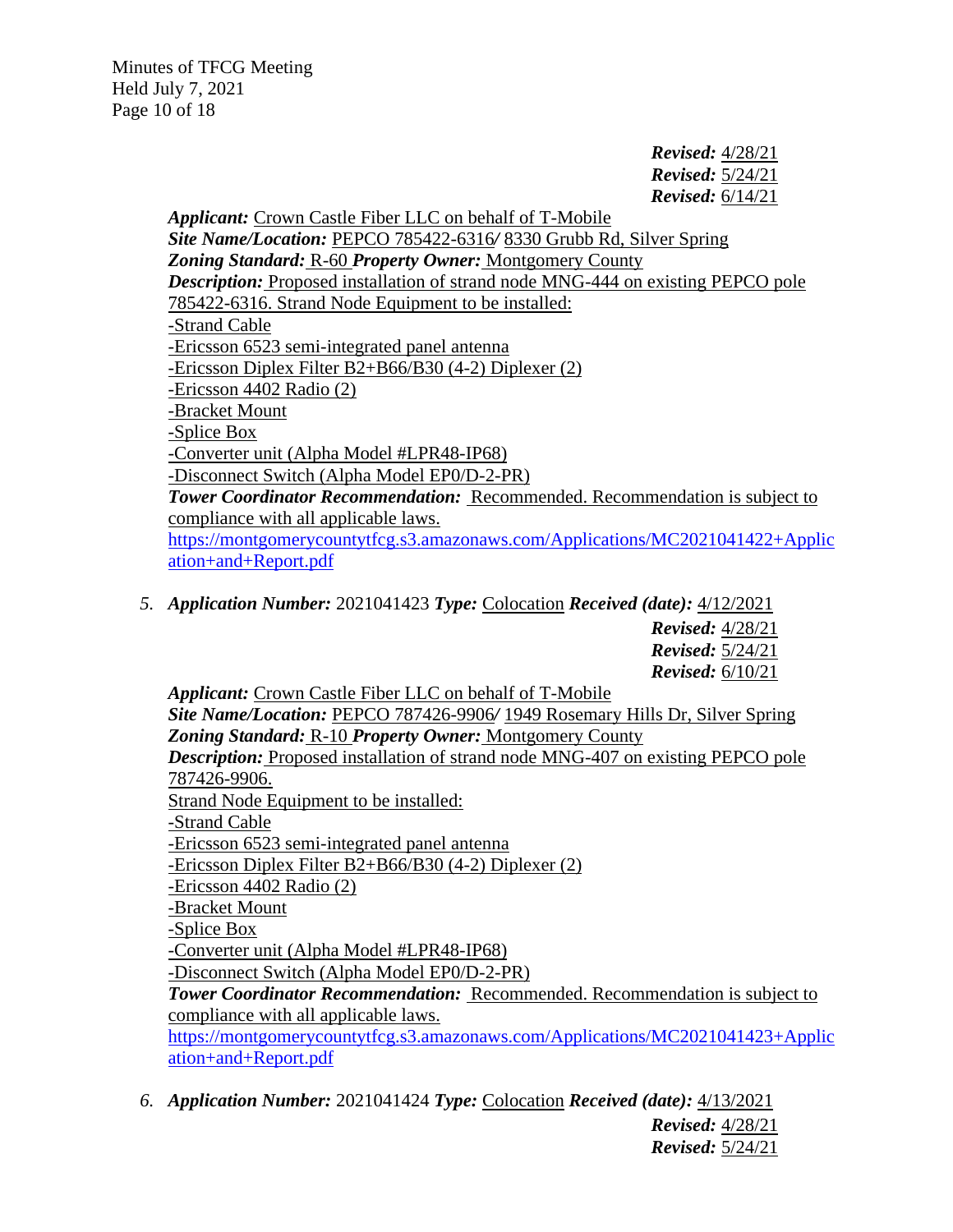*Revised:* 6/11/21 *Revised:* 6/18/21

*Applicant:* Crown Castle Fiber LLC on behalf of T-Mobile *Site Name/Location:* PEPCO 785426-2424*/* 9007 Brookville Rd, Silver Spring *Zoning Standard:* IM-2.5 *Property Owner:* Montgomery County *Description:* Proposed installation of strand node MNG-412m1 on existing PEPCO pole 785426-2424. Strand Node Equipment to be installed: -Strand Cable -Ericsson 6523 semi-integrated panel antenna -Ericsson Diplex Filter B2+B66/B30 (4-2) Diplexer (2) -Ericsson 4402 Radio (2) -Bracket Mount -Splice Box -Converter unit (Alpha Model #LPR48-IP68) -Disconnect Switch (Alpha Model EP0/D-2-PR) *Tower Coordinator Recommendation:* Recommended. Recommendation is subject to compliance with all applicable laws. https://montgomerycountytfcg.s3.amazonaws.com/Applications/MC2021041424+Applic ation+and+Report.pdf

*7. Application Number:* 2021041425 *Type:* Colocation *Received (date):* 4/14/2021

*Revised:* 4/28/21 *Revised:* 5/24/21 *Revised:* 6/8/21

*Applicant:* Crown Castle Fiber LLC on behalf of T-Mobile *Site Name/Location:* PEPCO 787425-0476*/* 2167 Hanover Street, Silver Spring *Zoning Standard:* R-60 *Property Owner:* Montgomery County *Description:* Proposed installation of strand node MNG-403m1 on existing PEPCO pole #787425-0476. Strand Node Equipment to be installed: -Strand Cable -Ericsson 6523 semi-integrated panel antenna -Ericsson Diplex Filter B2+B66/B30 (4-2) Diplexer (2) -Ericsson 4402 Radio (2) -Bracket Mount -Splice Box -Converter unit (Alpha Model #LPR48-IP68) -Disconnect Switch ( Alpha Model EP0/D-2-PR) *Tower Coordinator Recommendation:* Recommended. Recommendation is subject to compliance with all applicable laws. [https://montgomerycountytfcg.s3.amazonaws.com/Applications/MC2021041425+Applic](https://montgomerycountytfcg.s3.amazonaws.com/Applications/MC2021041425+Application+and+Report.pdf) [ation+and+Report.pdf](https://montgomerycountytfcg.s3.amazonaws.com/Applications/MC2021041425+Application+and+Report.pdf)

*8. Application Number:* 2021041426 *Type:* Colocation *Received (date):* 4/14/2021

*Revised:* 4/28/21 *Revised:* 5/24/21 *Revised:* 6/8/21

*Applicant:* Crown Castle Fiber LLC on behalf of T-Mobile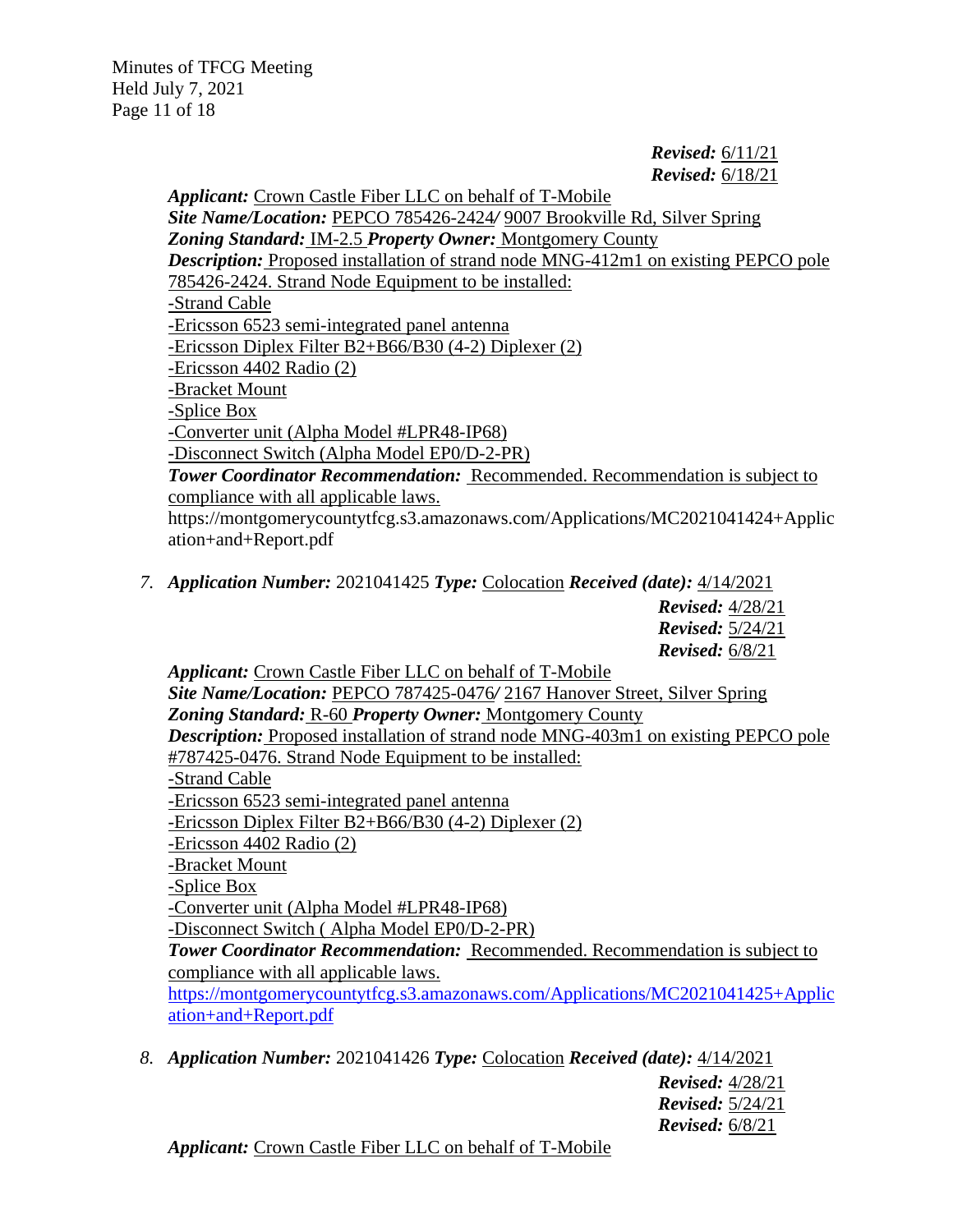Minutes of TFCG Meeting Held July 7, 2021 Page 12 of 18

> *Site Name/Location:* PEPCO 786431-610710*/* 2379 Belvedere Blvd, Silver Spring *Zoning Standard:* R-60 *Property Owner:* Montgomery County *Description:* Proposed installation of strand node MNG-399m1 on existing PEPCO pole 786431-610710. Strand Node Equipment to be installed: -Strand Cable -Ericsson 6523 semi-integrated panel antenna -Ericsson Diplex Filter B2+B66/B30 (4-2) Diplexer (2) -Ericsson 4402 Radio (2) -Bracket Mount -Splice Box -Converter unit (Alpha Model #LPR48-IP68) -Disconnect Switch ( Alpha Model EP0/D-2-PR) *Tower Coordinator Recommendation:* Recommended. Recommendation is subject to compliance with all applicable laws. [https://montgomerycountytfcg.s3.amazonaws.com/Applications/MC2021041426+Applic](https://montgomerycountytfcg.s3.amazonaws.com/Applications/MC2021041426+Application+and+Report.pdf) [ation+and+Report.pdf](https://montgomerycountytfcg.s3.amazonaws.com/Applications/MC2021041426+Application+and+Report.pdf)

*9. Application Number:* 2021041429 *Type:* Colocation *Received (date):* 4/15/2021

*Revised:* 5/25/21 *Revised:* 6/4/21

*Applicant:* Crown Castle Fiber LLC on behalf of T-Mobile *Site Name/Location:* PEPCO 787426-890760*/* 9101 2nd Ave, Silver Spring *Zoning Standard:* R-60 *Property Owner:* Montgomery County *Description:* Proposed installation of strand node MNG-402m1 on existing PEPCO pole 787426-890760. Strand Node Equipment to be installed: -Strand Cable -Ericsson 6523 semi-integrated panel antenna -Ericsson Diplex Filter B2+B66/B30 (4-2) Diplexer (2) -Ericsson 4402 Radio (2) -Bracket Mount -Splice Box -Converter unit (Alpha Model #LPR48-IP68) -Disconnect Switch ( Alpha Model EP0/D-2-PR) *Tower Coordinator Recommendation:* Recommended. Recommendation is subject to compliance with all applicable laws. [https://montgomerycountytfcg.s3.amazonaws.com/Applications/MC2021041429+Applic](https://montgomerycountytfcg.s3.amazonaws.com/Applications/MC2021041429+Application+and+Report.pdf) [ation+and+Report.pdf](https://montgomerycountytfcg.s3.amazonaws.com/Applications/MC2021041429+Application+and+Report.pdf)

*10. Application Number:* 2021041431 *Type:* Colocation *Received (date):* 4/21/2021

*Revised:* 5/25/21 *Revised:* 6/4/21 *Revised:* 6/8/21

*Applicant:* Crown Castle Fiber LLC on behalf of T-Mobile *Site Name/Location:* PEPCO 798423-5898*/* 8426 Piney Branch Rd, Silver Spring *Zoning Standard:* CRT-2.5 *Property Owner:* Montgomery County **Description:** Proposed installation of strand node MNG-531m1 on existing PEPCO pole 798423-5898. Strand Node Equipment to be installed: -Strand Cable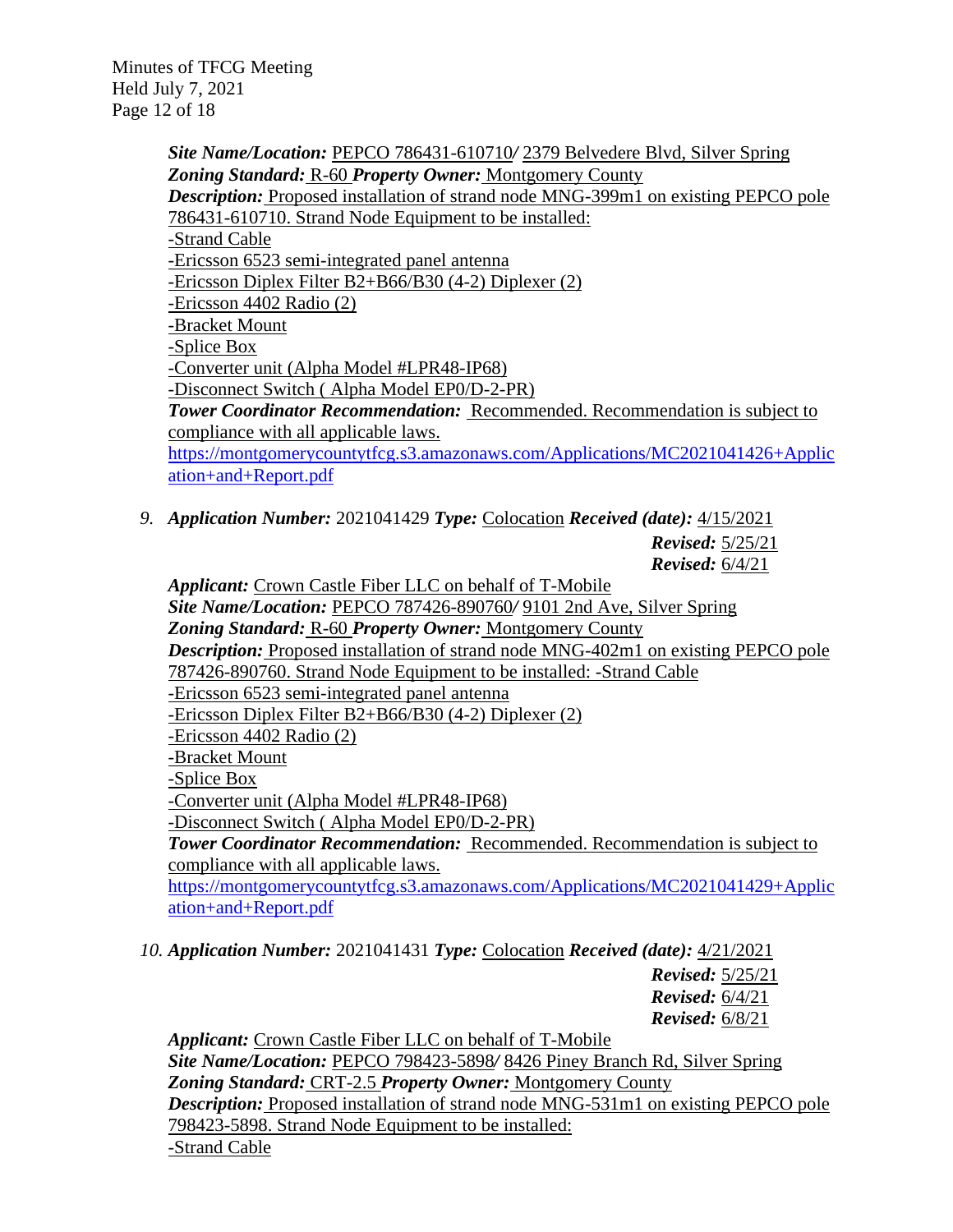Minutes of TFCG Meeting Held July 7, 2021 Page 13 of 18

> -Ericsson 6523 semi-integrated panel antenna (1) -Ericsson Diplex Filter B2+B66/B30 (4-2) Diplexer (2) -Ericsson 4402 Radio (2) -Bracket Mount -Splice Box -Converter unit (Alpha Model #LPR48-IP68) -Disconnect Switch ( Alpha Model EP0/D-2-PR) *Tower Coordinator Recommendation:* Recommended. Recommendation is subject to compliance with all applicable laws. [https://montgomerycountytfcg.s3.amazonaws.com/Applications/MC2021041431+Applic](https://montgomerycountytfcg.s3.amazonaws.com/Applications/MC2021041431+Application+and+Report.pdf) [ation+and+Report.pdf](https://montgomerycountytfcg.s3.amazonaws.com/Applications/MC2021041431+Application+and+Report.pdf)

*11. Application Number:* 2021041432 *Type:* Colocation *Received (date):* 4/21/2021

*Revised:* 4/29/21 *Revised:* 5/24/21 *Revised:* 6/14/21

*Applicant:* Crown Castle Fiber LLC on behalf of T-Mobile *Site Name/Location:* PEPCO 785422-2158/ 2410 East West Hwy, Silver Spring *Zoning Standard:* R-60 *Property Owner:* Montgomery County **Description:** Proposed installation of strand node MNG-445 on existing PEPCO pole 785422-2158. Strand Node Equipment to be installed: -Strand Cable -Ericsson 6523 semi-integrated panel antenna -Ericsson Diplex Filter B2+B66/B30 (4-2) Diplexer (2) -Ericsson 4402 Radio (2) -Bracket Mount -Splice Box -Converter unit (Alpha Model #LPR48-IP68) -Disconnect Switch ( Alpha Model EP0/D-2-PR) *Tower Coordinator Recommendation:* Recommended. Recommendation is subject to compliance with all applicable laws. [https://montgomerycountytfcg.s3.amazonaws.com/Applications/MC2021041432+Applic](https://montgomerycountytfcg.s3.amazonaws.com/Applications/MC2021041432+Application+and+Report.pdf) [ation+and+Report.pdf](https://montgomerycountytfcg.s3.amazonaws.com/Applications/MC2021041432+Application+and+Report.pdf)

*12. Application Number:* 2021041434 *Type:* Colocation *Received (date):* 4/22/2021

*Revised:* 4/29/21 *Revised:* 6/8/21

*Applicant:* Crown Castle Fiber LLC on behalf of T-Mobile *Site Name/Location:* PEPCO 805434-060640*/* 10477 New Hampshire Ave, Silver Spring *Zoning Standard:* R-90 *Property Owner:* Montgomery County *Description:* Proposed installation of strand node MNG-388m1 on existing PEPCO pole 805434-06040. Strand Node Equipment to be installed: -Strand Cable -Ericsson 6523 semi-integrated panel antenna -Ericsson Diplex Filter B2+B66/B30 (4-2) Diplexer (2) -Ericsson 4402 Radio (2)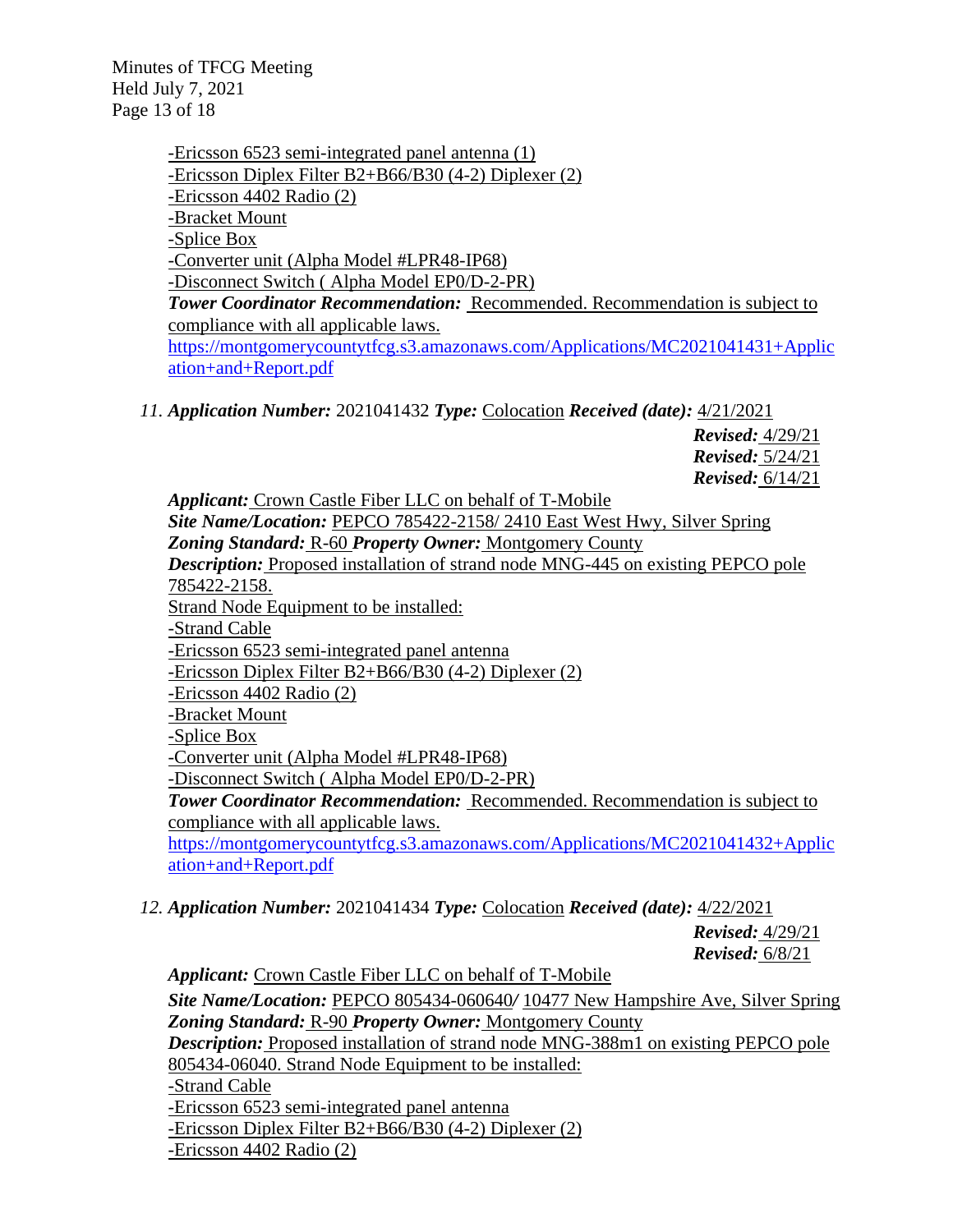Minutes of TFCG Meeting Held July 7, 2021 Page 14 of 18

> -Bracket Mount -Splice Box -Converter unit (Alpha Model #LPR48-IP68) -Disconnect Switch ( Alpha Model EP0/D-2-PR) *Tower Coordinator Recommendation:* Recommended. Recommendation is subject to compliance with all applicable laws. [https://montgomerycountytfcg.s3.amazonaws.com/Applications/MC2021041434+Applic](https://montgomerycountytfcg.s3.amazonaws.com/Applications/MC2021041434+Application+and+Report.pdf) [ation+and+Report.pdf](https://montgomerycountytfcg.s3.amazonaws.com/Applications/MC2021041434+Application+and+Report.pdf)

*13. Application Number:* 2021041436 *Type:* Colocation *Received (date):* 4/22/2021

*Revised:* 6/14/21

*Applicant:* Crown Castle Fiber LLC on behalf of T-Mobile *Site Name/Location:* PEPCO 787423-7313*/* 1879 East West Highway, Silver Spring *Zoning Standard:* R-60 *Property Owner:* Montgomery County **Description:** Proposed installation of strand node MNG-406m1 on existing PEPCO pole 787423-7313. Strand Node Equipment to be installed: -Strand Cable -Ericsson 6523 semi-integrated panel antenna -Ericsson Diplex Filter B2+B66/B30 (4-2) Diplexer (2) -Ericsson 4402 Radio (2) -Bracket Mount -Splice Box -Converter unit (Alpha Model #LPR48-IP68) -Disconnect Switch ( Alpha Model EP0/D-2-PR) *Tower Coordinator Recommendation:* Recommended. Recommendation is subject to compliance with all applicable laws. [https://montgomerycountytfcg.s3.amazonaws.com/Applications/MC2021041436+Applic](https://montgomerycountytfcg.s3.amazonaws.com/Applications/MC2021041436+Application+and+Report.pdf) [ation+and+Report.pdf](https://montgomerycountytfcg.s3.amazonaws.com/Applications/MC2021041436+Application+and+Report.pdf)

*14. Application Number:* 2021041441 *Type:* Colocation *Received (date):* 4/30/2021

*Revised:* 5/20/21 *Revised:* 6/1/21 *Revised:* 6/8/21

*Applicant:* Crown Castle Fiber LLC on behalf of T-Mobile

*Site Name/Location:* Pepco 794422-970410*/* 631 Thayer Avenue, Silver Spring *Zoning Standard:* R-10 *Property Owner:* Montgomery County *Description:* Proposed installation of strand node MNG-159 on existing PEPCO pole

794422-970410. Strand Node equipment to be installed: -Strand Cable

-Ericsson 6523 semi-integrated panel antenna (1)

-Ericsson Diplex Filter B2+B66/B30 (4-2) Diplexer (2)

-Ericsson 4402 Radio (2)

-Bracket Mount

-Splice Box

-Converter unit (Alpha Model #LPR48-IP68)

-Disconnect Switch ( Alpha Model EP0/D-2-PR)

*Tower Coordinator Recommendation:* Recommended. Recommendation is subject to compliance with all applicable laws.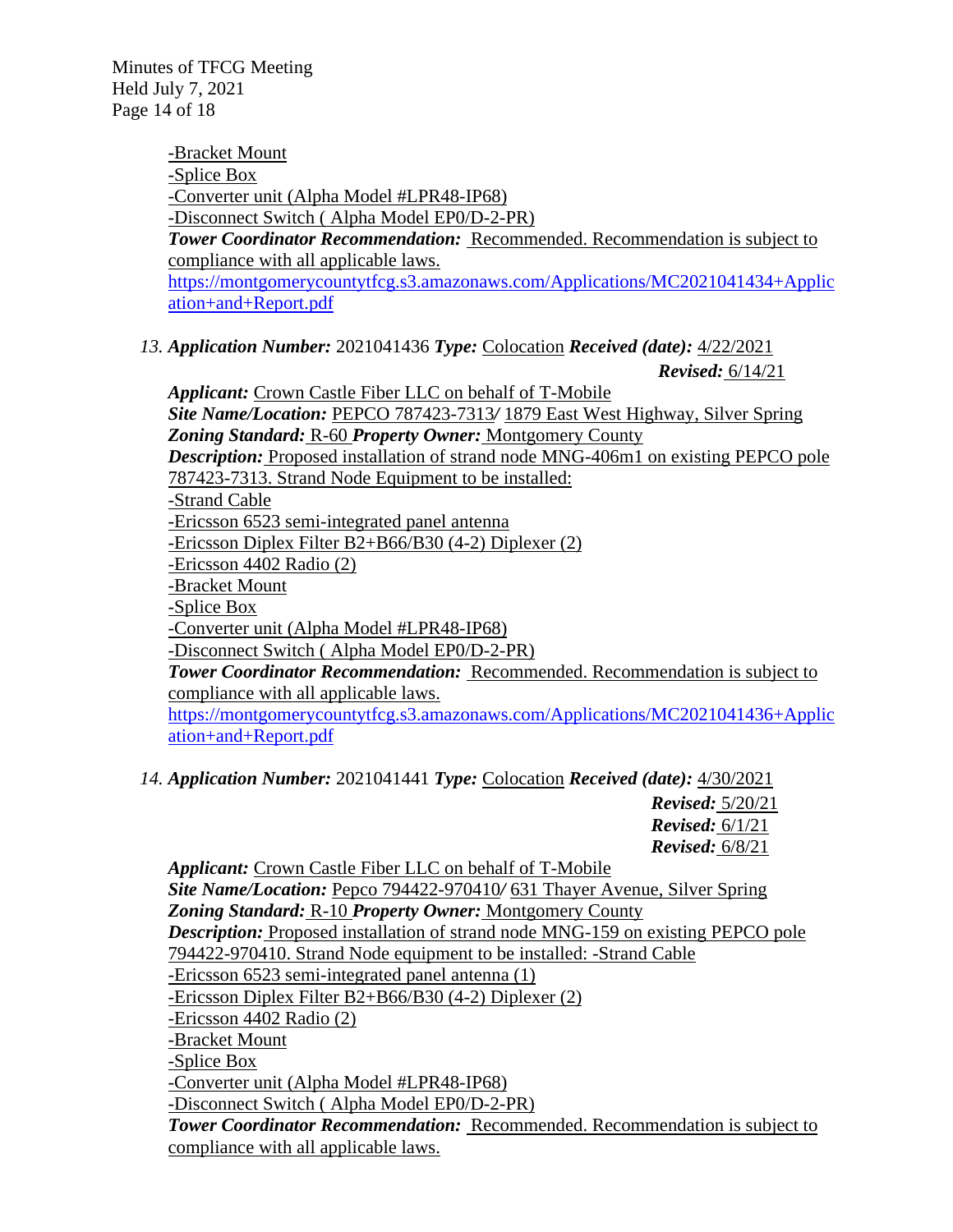Minutes of TFCG Meeting Held July 7, 2021 Page 15 of 18

> [https://montgomerycountytfcg.s3.amazonaws.com/Applications/MC2021041441+Applic](https://montgomerycountytfcg.s3.amazonaws.com/Applications/MC2021041441+Application+and+Report.pdf) [ation+and+Report.pdf](https://montgomerycountytfcg.s3.amazonaws.com/Applications/MC2021041441+Application+and+Report.pdf)

*15. Application Number:* 2021041442 *Type:* Colocation *Received (date):* 4/30/2021

*Revised:* 5/25/21 *Revised:* 6/7/21

*Applicant:* Crown Castle Fiber LLC on behalf of T-Mobile *Site Name/Location:* Pepco 806432-5346*/* 10057 New Hampshire Ave, Silver Spring *Zoning Standard:* CRT-1.5 *Property Owner:* Montgomery County *Description:* Proposed installation of strand node MNG-387 on existing PEPCO pole 806432-5346. Strand Node Equipment to be installed: -Strand Cable -Ericsson 6523 semi-integrated panel antenna (1) -Ericsson Diplex Filter B2+B66/B30 (4-2) Diplexer (2) -Ericsson 4402 Radio (2) *Tower Coordinator Recommendation:* Recommended. Recommendation is subject to compliance with all applicable laws. [https://montgomerycountytfcg.s3.amazonaws.com/Applications/MC2021041442+Applic](https://montgomerycountytfcg.s3.amazonaws.com/Applications/MC2021041442+Application+and+Report.pdf) [ation+and+Report.pdf](https://montgomerycountytfcg.s3.amazonaws.com/Applications/MC2021041442+Application+and+Report.pdf)

*16. Application Number:* 2021041443 *Type:* Colocation *Received (date):* 4/30/2021 *Revised:* 5/25/21

*Revised:* 6/7/21

*Applicant:* Crown Castle Fiber LLC on behalf of T-Mobile *Site Name/Location:* Pepco 812445-9618*/* 12047 Cherry Hill Rd, Silver Spring *Zoning Standard:* R-60 *Property Owner:* Montgomery County *Description:* Proposed installation of strand node MNG-012 on existing PEPCO pole 812445-9618. Strand Node Equipment to be installed: -Strand Cable -Ericsson 6523 semi-integrated panel antenna (1) -Ericsson Diplex Filter B2+B66/B30 (4-2) Diplexer (2) -Ericsson 4402 Radio (2) -Bracket Mount -Splice Box -Converter unit (Alpha Model #LPR48-IP68) -Disconnect Switch ( Alpha Model EP0/D-2-PR) *Tower Coordinator Recommendation:* Recommended. Recommendation is subject to compliance with all applicable laws. [https://montgomerycountytfcg.s3.amazonaws.com/Applications/MC2021041443+Applic](https://montgomerycountytfcg.s3.amazonaws.com/Applications/MC2021041443+Application+and+Report.pdf) [ation+and+Report.pdf](https://montgomerycountytfcg.s3.amazonaws.com/Applications/MC2021041443+Application+and+Report.pdf)

*17. Application Number:* 2021041444 *Type:* Colocation *Received (date):* 4/30/2021

*Revised:* 5/25/21 *Revised:* 6/24/21

*Applicant:* Crown Castle Fiber LLC on behalf of T-Mobile *Site Name/Location:* PEPCO 789430-920660*/* 1542 Forest Glen Rd, Silver Spring *Zoning Standard:* R-60 *Property Owner:* Montgomery County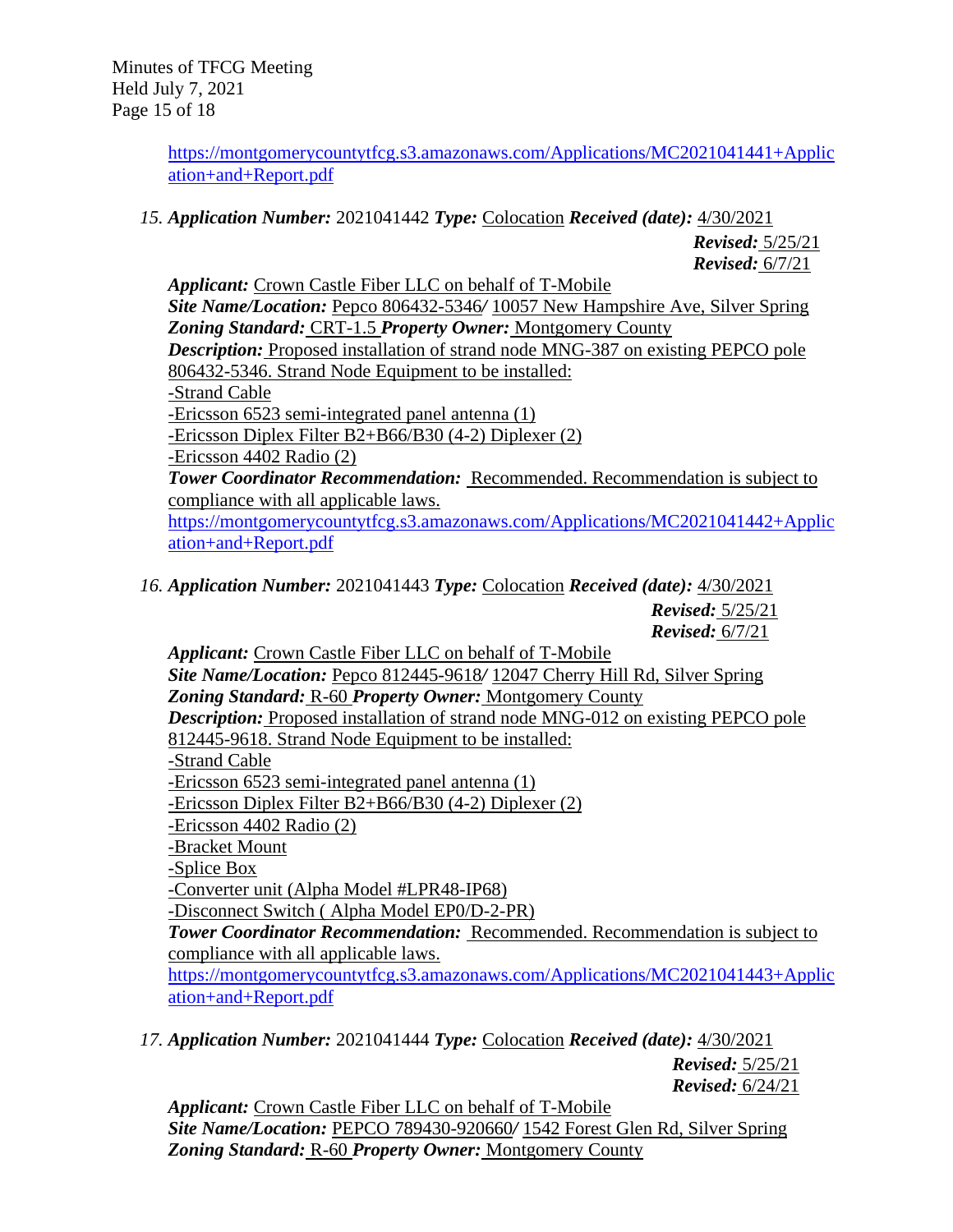Minutes of TFCG Meeting Held July 7, 2021 Page 16 of 18

> **Description:** Proposed installation of strand node MNG-394 on existing PEPCO pole 789430-920660. Strand Node Equipment to be installed: -Strand Cable -Ericsson 6523 semi-integrated panel antenna (1) -Ericsson Diplex Filter B2+B66/B30 (4-2) Diplexer (2) -Ericsson 4402 Radio (2) -Bracket Mount -Splice Box -Converter unit (Alpha Model #LPR48-IP68) -Disconnect Switch ( Alpha Model EP0/D-2-PR) *Tower Coordinator Recommendation:* Recommended. Recommendation is subject to compliance with all applicable laws. [https://montgomerycountytfcg.s3.amazonaws.com/Applications/MC2021041444+Applic](https://montgomerycountytfcg.s3.amazonaws.com/Applications/MC2021041444+Application+and+Report.pdf) [ation+and+Report.pdf](https://montgomerycountytfcg.s3.amazonaws.com/Applications/MC2021041444+Application+and+Report.pdf)

*18. Application Number:* 2021041445 *Type:* Colocation *Received (date):* 4/30/2021

*Revised:* 5/25/21 *Revised:* 6/14/21

*Applicant:* Crown Castle Fiber LLC on behalf of T-Mobile *Site Name/Location:* Pepco 78425-6436*/* 2199 Porter Rd, Silver Spring *Zoning Standard:* R-60 *Property Owner:* Montgomery County *Description:* Proposed installation of strand node MNG-410 on existing PEPCO pole 78425-6436. Strand Node Equipment to be installed: -Strand Cable -Ericsson 6523 semi-integrated panel antenna (1) -Ericsson Diplex Filter B2+B66/B30 (4-2) Diplexer (2) -Ericsson 4402 Radio (2) -Bracket Mount -Splice Box -Converter unit (Alpha Model #LPR48-IP68) -Disconnect Switch ( Alpha Model EP0/D-2-PR) *Tower Coordinator Recommendation:* Recommended. Recommendation is subject to compliance with all applicable laws. [https://montgomerycountytfcg.s3.amazonaws.com/Applications/MC2021041445+Applic](https://montgomerycountytfcg.s3.amazonaws.com/Applications/MC2021041445+Application+and+Report.pdf) [ation+and+Report.pdf](https://montgomerycountytfcg.s3.amazonaws.com/Applications/MC2021041445+Application+and+Report.pdf)

*19. Application Number:* 2021061475 *Type:* Colocation *Received (date):* 6/8/2021

*Revised:* 6/25/21

*Applicant:* Crown Castle Fiber LLC on behalf of T-Mobile *Site Name/Location:* Pepco 790424-670150*/* 8747 1st Ave, Silver Spring *Zoning Standard:* CR-5.0 *Property Owner:* Montgomery County *Description:* Proposed installation of strand node MNG-101 on existing PEPCO pole 790424-670150. Strand Node Equipment to be installed: -Strand Cable -Ericsson 6523 semi-integrated panel antenna (1) -Ericsson Diplex Filter B2+B66/B30 (4-2) Diplexer (2) -Ericsson 4402 Radio (2)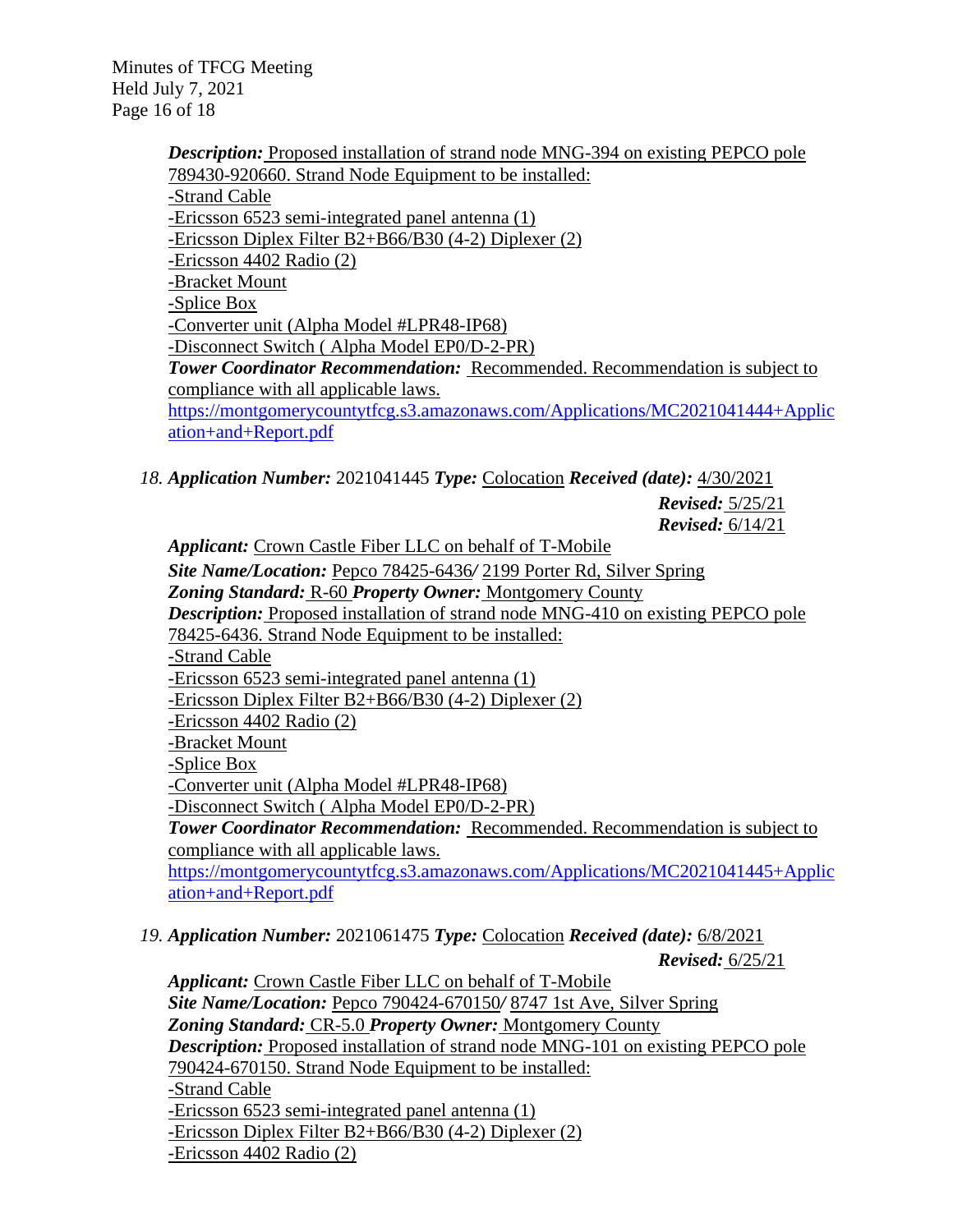Minutes of TFCG Meeting Held July 7, 2021 Page 17 of 18

> -Bracket Mount -Splice Box -Converter unit (Alpha Model #LPR48-IP68) -Disconnect Switch ( Alpha Model EP0/D-2-PR) *Tower Coordinator Recommendation:* Recommended. Recommendation is subject to compliance with all applicable laws. [https://montgomerycountytfcg.s3.amazonaws.com/Applications/MC2021061475+Applic](https://montgomerycountytfcg.s3.amazonaws.com/Applications/MC2021061475+Application+and+Report.pdf) [ation+and+Report.pdf](https://montgomerycountytfcg.s3.amazonaws.com/Applications/MC2021061475+Application+and+Report.pdf)

Marjorie Williams noted that the county held a community meeting to review the proposed strand mounted installations a few weeks prior, and that the county received considerable feedback on these applications. She turned the meeting over to Mark Beall from the Department of Permitting Services to discuss the proposed installations and how the zoning code is being applied for these applications.

Mark Beall explained that these applications are for colocations on an existing pole. The utility pole is already there and will not be replaced. The strand to mount the antenna to would be installed, similar to a bracket installed to a different support structure to mount the antenna, and then the antenna and equipment are to be attached to the strand. These applications fall under the Antenna On Existing Structure under the code. Under the code the setback requirements are measured from only the utility pole the antenna is mounted closest to.

Debbie Spielberg asked for guidance on enclosures for strand mounts, are they in an enclosure. Shawn Thompson explained that each piece of proposed equipment was enclosed within its own enclosure; the antenna is enclosed and the electronics are enclosed individually. Each component is in an enclosure, but there isn't an additional enclosure overtop of everything there.

Shawn Thompson was asked to speak to the RF emissions for these applications. He reminded the committee that the county does not have any requirement for reporting concerning RF. Tower coordinator has been asking for the report when the application is not categorically excluded per the FCC's OET 65 Bulletin. These installations are all powered under 1000 watts and are thus categorically excluded. Debbie asked if there was a specification where the antenna would exceed – 6 ft horizontally, 2 ft vertically. Shawn Thompson explained that if someone is walking on the ground, they would not be in the area where that zone would be – people cannot access a space that is over the limit. As there are no unmet regulations from the county, we recommend these applications to the committee.

Shawn was asked how the power is output from the antenna. He explained that the equipment has the output power which is focused by the antenna. Looking at the main beam of the antenna (the most focused) it is under 1000 watts and is categorically excluded. The energy is being focused down the street to cover along the street. The amount of energy that goes down is significantly less than what is project out along the street above the heads of the public.

As Mark Beall mentioned, these installations will be mounted on a strand. The measurement for setbacks will be taken from the closer pole the antenna is mounted to. The PEPCO Notice to Proceed document submitted along with each application references the same pole that these will be mounted to – the same singular pole. As such, Shawn Thompson recommended amending the